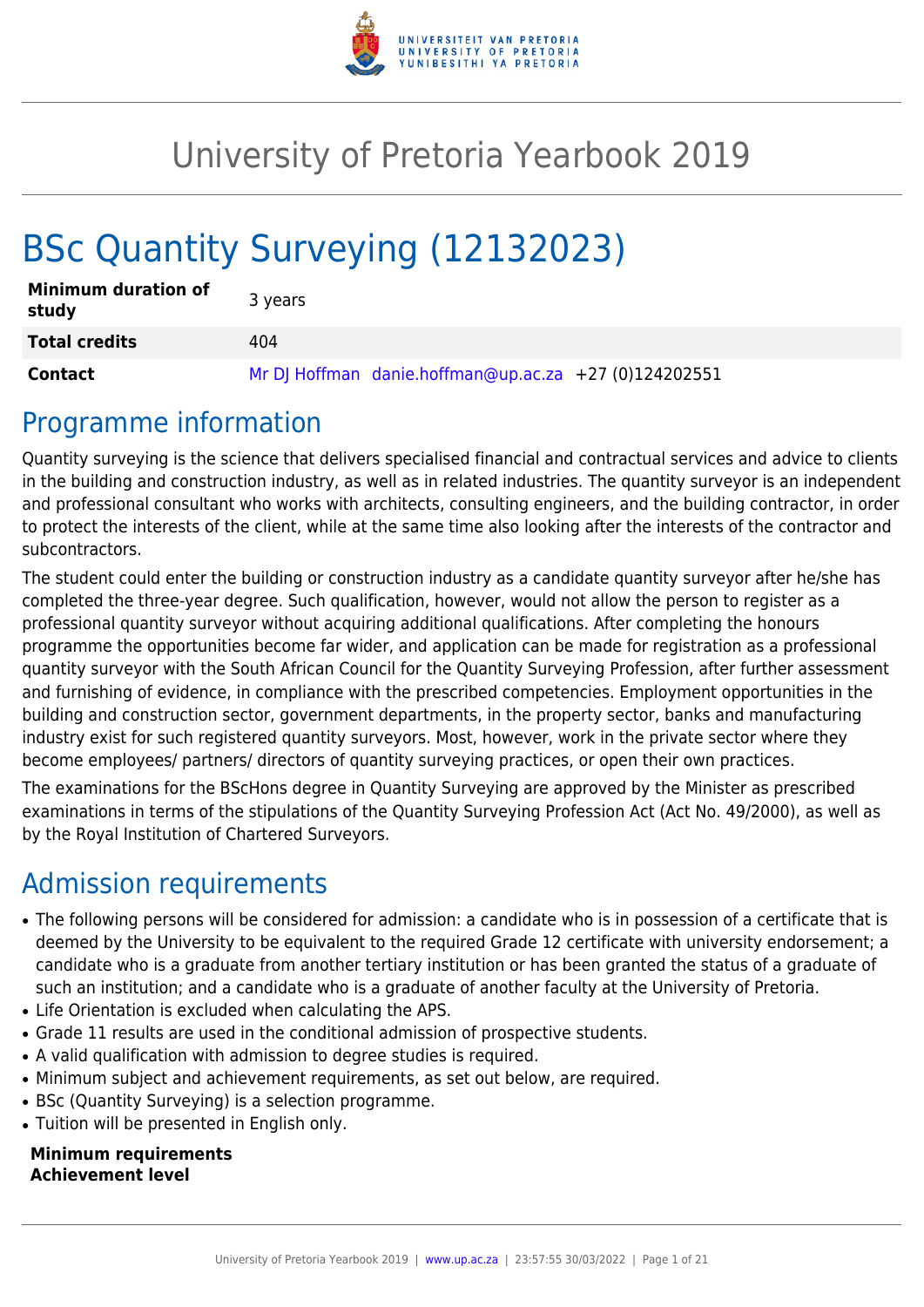

| <b>English Home</b><br>Language or<br><b>English First</b><br><b>Additional</b><br>Language |          | <b>Mathematics</b> |          | <b>Physical Science or Accounting</b> |          | <b>APS</b> |
|---------------------------------------------------------------------------------------------|----------|--------------------|----------|---------------------------------------|----------|------------|
| NSC/IEB                                                                                     | AS Level | NSC/IEB            | AS Level | NSC/IEB                               | AS Level |            |
| 5                                                                                           |          | 5                  |          | 4                                     | D        | 30         |

\* Cambridge A level candidates who obtained at least a D in the required subjects, will be considered for admission. International Baccalaureate (IB) HL candidates who obtained at least a 4 in the required subjects, will be considered for admission.

## Other programme-specific information

**Please Note:** Students with Maths 4, should take STK 113 and STK 123 (instead of STK 110) during their first year of study and STK 120 during their second year of study.

The degree is awarded if all the prescribed modules have been passed.

## Promotion to next study year

## **Promotion to the second semester of the first year and to the second year of study**

- a. A newly registered first-year student who failed all the prescribed modules for the programme at the end of the first semester shall not be readmitted to the School for the Built Environment in the second semester.
- b. A student who complies with all the requirements of the first year of study, or has at least obtained 110 credits, is promoted to the second year of study.
- c. A student who has not obtained at least 70% of the credits of the first year of study after the November examinations must reapply for admission should he/she intend to continue with his/her studies. Written application must be submitted to the student administration of the School for the Built Environment no later than 12 January. Late applications will be accepted only in exceptional circumstances after approval by the Dean and conditions of readmission as determined by the admissions committee shall apply should first-year students be readmitted.
- d. Students who have not passed all the prescribed modules of the first year of study, as well as students who are readmitted in terms of (c) must register for the outstanding modules of the first year.
- e. A student who is repeating his/her first year, may, on recommendation of the relevant head of department and with the approval of the Dean, be permitted to enrol for modules of the second year of study in addition to the first-year modules which he or she failed, providing that he or she complies with the prerequisites for the second-year modules and that no timetable clashes occur. The number of credits per semester for which a student registers may not exceed the prescribed number of credits per semester by more than 16 credits.

#### **Promotion to the third year of study**

- a. A student who complies with all the requirements of the second year of study, or has at least obtained 230 credits, is promoted to the third year of study.
- b. The Dean may, on the recommendation of the relevant head of department, allow a student, who qualifies for promotion to a subsequent year of study, but who has not passed all the modules of that year, to carry over those modules to the next or a later year.
- c. The number of credits per semester for which a student registers may not exceed the prescribed number of credits per semester by more than 16 credits.
- d. A student who complies with all the requirements for the degree with the exception of one year module or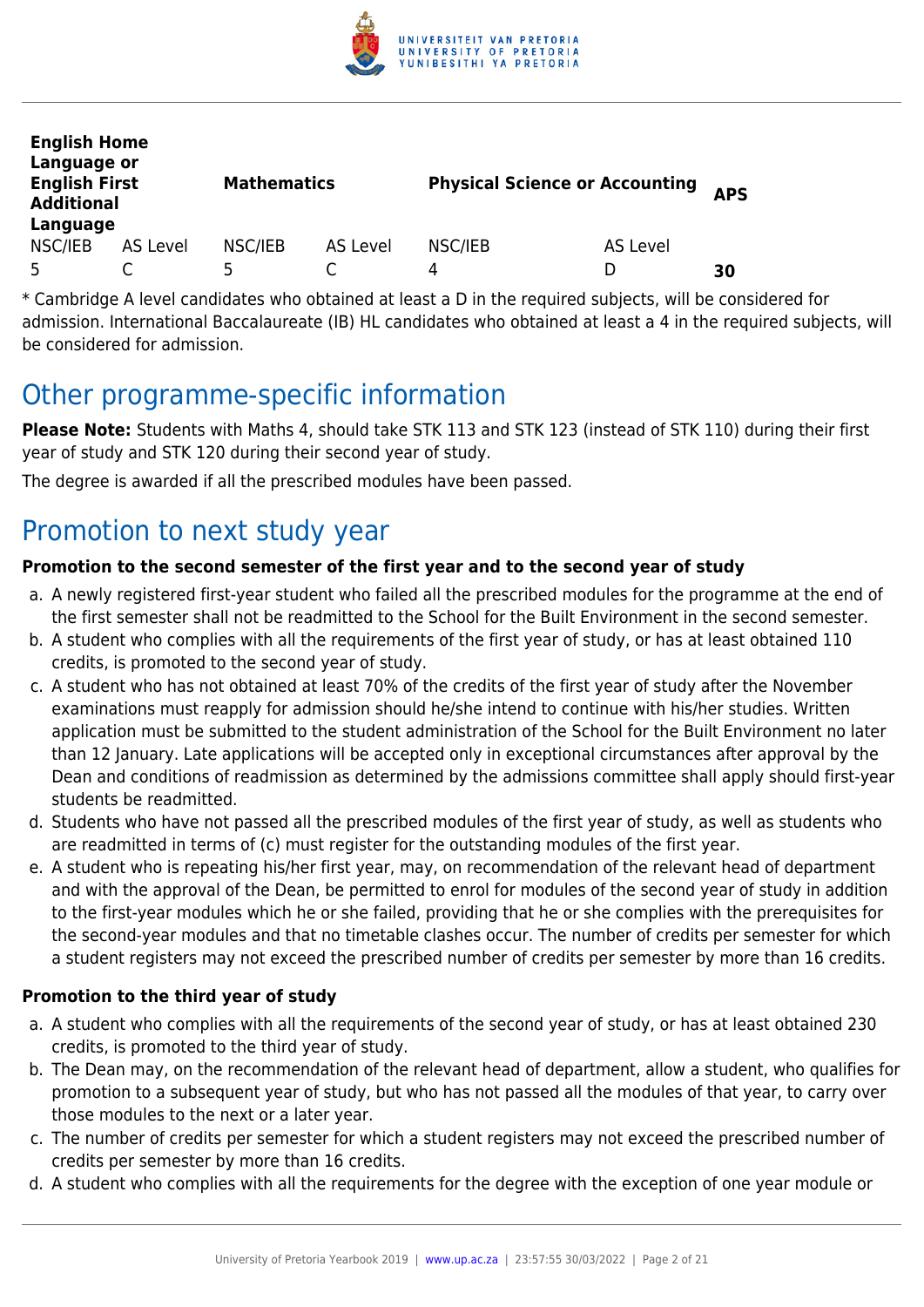

two semester modules, in which a final mark of at least 40% has been obtained, may be admitted to a special examination in the module(s) concerned, at the start of the ensuing semester.

e. On the recommendation of the relevant head of department, the Dean may in exceptional circumstances deviate from the abovementioned stipulations, provided that no timetable clashes occur.

## Pass with distinction

The degree is conferred with distinction on a student:

- i. if no module of the second and third study year was repeated and a weighted average of at least 75% was obtained in one year in all the modules (excluding JCP 201), of the final study year;
- ii. the degree programme was completed within the prescribed three study years, and the final study year modules were passed on first registration without any supplementary or special examinations.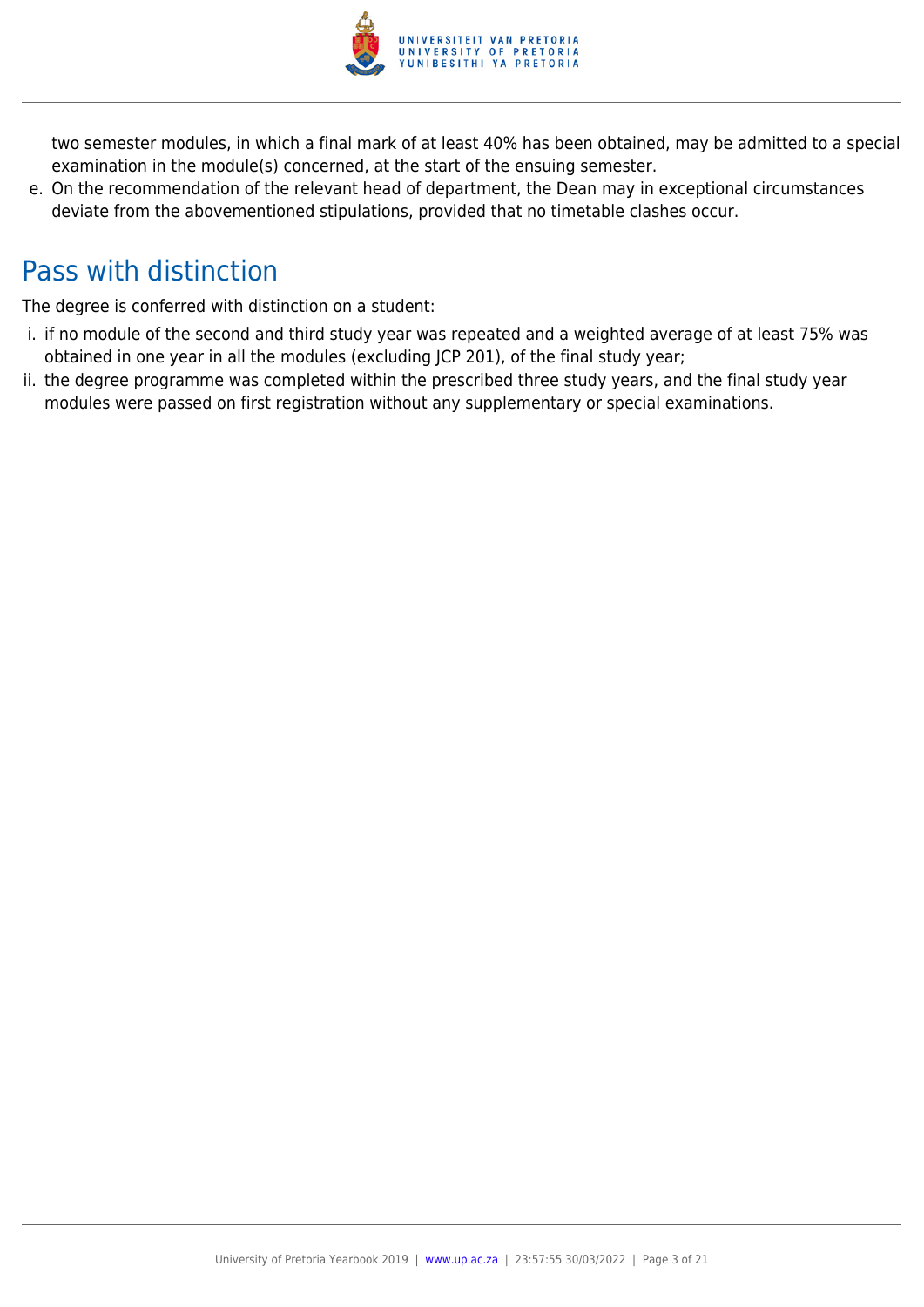

## Curriculum: Year 1

**Minimum credits: 141**

## **Fundamental modules**

## **Academic information management 101 (AIM 101)**

| <b>Module credits</b>         | 6.00                                                                                                                                                                                                                                                                                                                                                                  |
|-------------------------------|-----------------------------------------------------------------------------------------------------------------------------------------------------------------------------------------------------------------------------------------------------------------------------------------------------------------------------------------------------------------------|
| Service modules               | Faculty of Engineering, Built Environment and Information Technology<br><b>Faculty of Education</b><br>Faculty of Economic and Management Sciences<br><b>Faculty of Humanities</b><br>Faculty of Law<br><b>Faculty of Health Sciences</b><br>Faculty of Natural and Agricultural Sciences<br>Faculty of Theology and Religion<br><b>Faculty of Veterinary Science</b> |
| <b>Prerequisites</b>          | No prerequisites.                                                                                                                                                                                                                                                                                                                                                     |
| <b>Contact time</b>           | 2 lectures per week                                                                                                                                                                                                                                                                                                                                                   |
| <b>Language of tuition</b>    | Module is presented in English                                                                                                                                                                                                                                                                                                                                        |
| <b>Department</b>             | <b>Information Science</b>                                                                                                                                                                                                                                                                                                                                            |
| <b>Period of presentation</b> | Semester 1                                                                                                                                                                                                                                                                                                                                                            |

#### **Module content**

Find, evaluate, process, manage and present information resources for academic purposes using appropriate technology. Apply effective search strategies in different technological environments. Demonstrate the ethical and fair use of information resources. Integrate 21st-century communications into the management of academic information.

#### **Academic information management 111 (AIM 111)**

| <b>Module credits</b>      | 4.00                                                                                                                                                                                                                                                                                                                                 |
|----------------------------|--------------------------------------------------------------------------------------------------------------------------------------------------------------------------------------------------------------------------------------------------------------------------------------------------------------------------------------|
| Service modules            | Faculty of Engineering, Built Environment and Information Technology<br><b>Faculty of Education</b><br><b>Faculty of Economic and Management Sciences</b><br><b>Faculty of Humanities</b><br>Faculty of Law<br><b>Faculty of Health Sciences</b><br>Faculty of Natural and Agricultural Sciences<br>Faculty of Theology and Religion |
| <b>Prerequisites</b>       | No prerequisites.                                                                                                                                                                                                                                                                                                                    |
| <b>Contact time</b>        | 2 lectures per week                                                                                                                                                                                                                                                                                                                  |
| <b>Language of tuition</b> | Module is presented in English                                                                                                                                                                                                                                                                                                       |
| <b>Department</b>          | <b>Information Science</b>                                                                                                                                                                                                                                                                                                           |
|                            |                                                                                                                                                                                                                                                                                                                                      |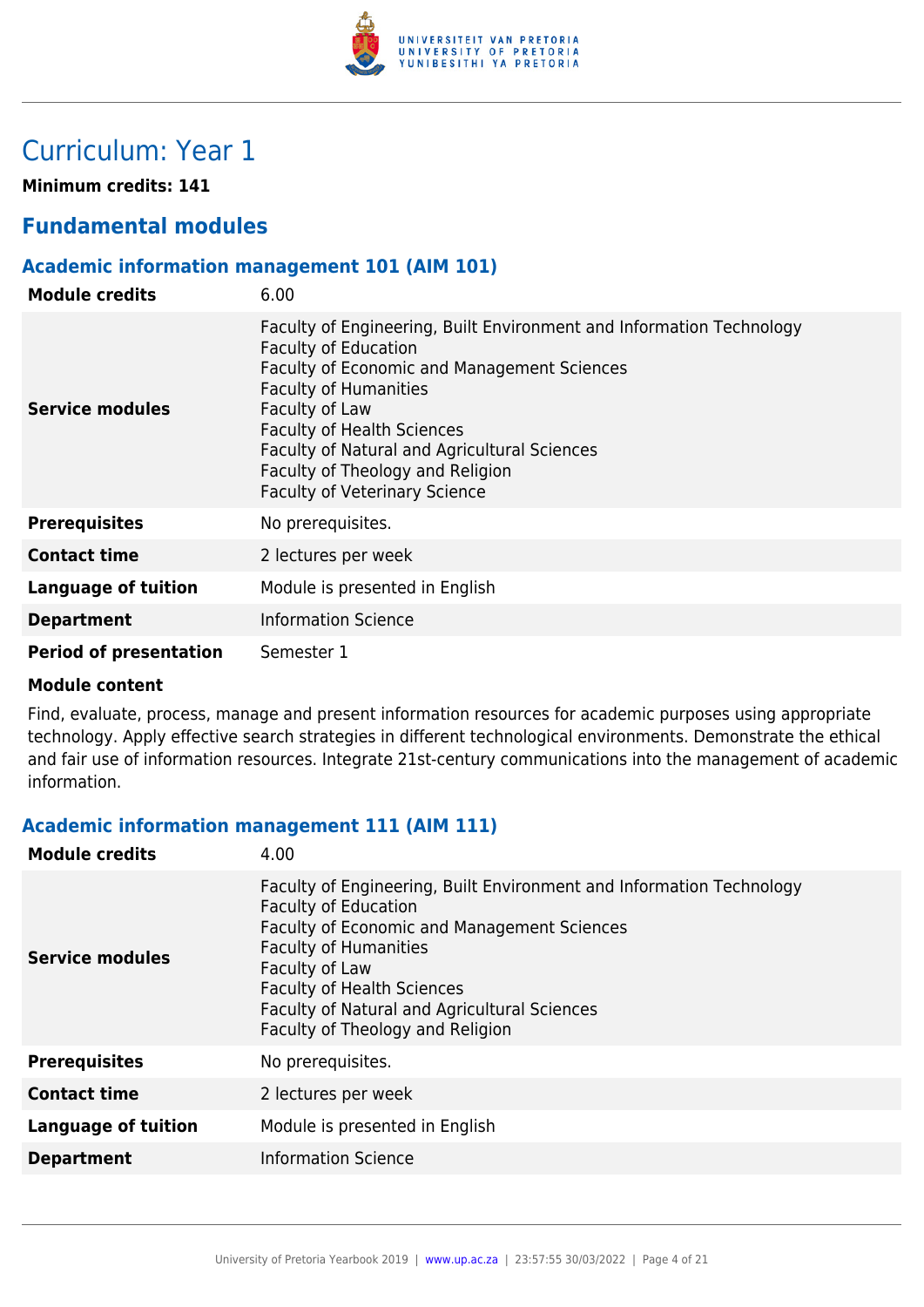

#### **Period of presentation** Semester 1

#### **Module content**

Find, evaluate, process, manage and present information resources for academic purposes using appropriate technology.

#### **Academic information management 121 (AIM 121)**

| <b>Module credits</b>         | 4.00                                                                                                                                                                                                                                                                                                                                                                                |
|-------------------------------|-------------------------------------------------------------------------------------------------------------------------------------------------------------------------------------------------------------------------------------------------------------------------------------------------------------------------------------------------------------------------------------|
| Service modules               | Faculty of Engineering, Built Environment and Information Technology<br><b>Faculty of Education</b><br><b>Faculty of Economic and Management Sciences</b><br><b>Faculty of Humanities</b><br>Faculty of Law<br><b>Faculty of Health Sciences</b><br><b>Faculty of Natural and Agricultural Sciences</b><br>Faculty of Theology and Religion<br><b>Faculty of Veterinary Science</b> |
| <b>Prerequisites</b>          | No prerequisites.                                                                                                                                                                                                                                                                                                                                                                   |
| <b>Contact time</b>           | 2 lectures per week                                                                                                                                                                                                                                                                                                                                                                 |
| <b>Language of tuition</b>    | Module is presented in English                                                                                                                                                                                                                                                                                                                                                      |
| <b>Department</b>             | <b>Informatics</b>                                                                                                                                                                                                                                                                                                                                                                  |
| <b>Period of presentation</b> | Semester 2                                                                                                                                                                                                                                                                                                                                                                          |

#### **Module content**

Apply effective search strategies in different technological environments. Demonstrate the ethical and fair use of information resources. Integrate 21st-century communications into the management of academic information.

#### **Academic literacy for Construction Economics 122 (ALL 122)**

| <b>Module credits</b>         | 6.00                                                                 |
|-------------------------------|----------------------------------------------------------------------|
| <b>Service modules</b>        | Faculty of Engineering, Built Environment and Information Technology |
| <b>Prerequisites</b>          | No prerequisites.                                                    |
| <b>Contact time</b>           | 2 lectures per week, 1 web-based period per week                     |
| <b>Language of tuition</b>    | Module is presented in English                                       |
| <b>Department</b>             | Unit for Academic Literacy                                           |
| <b>Period of presentation</b> | Semester 1                                                           |

#### **Module content**

By the end of this module students should be able to cope more confidently and competently with the reading, writing and critical thinking demands that are characteristic of the field of Construction Economics.

#### **Academic orientation 112 (UPO 112)**

| <b>Module credits</b> | 0.00 |
|-----------------------|------|
|                       |      |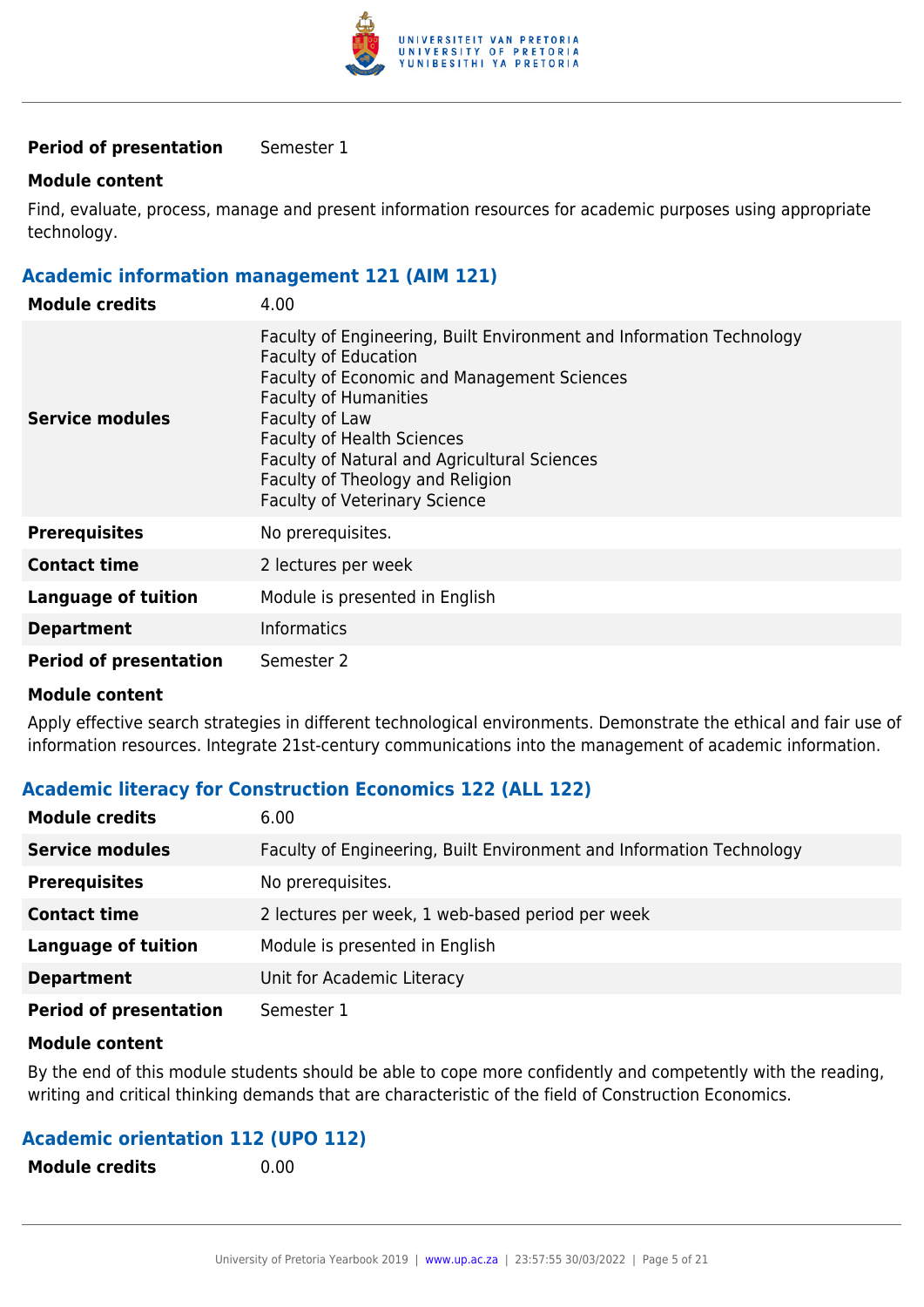

| Language of tuition           | Module is presented in English |
|-------------------------------|--------------------------------|
| <b>Department</b>             | <b>EBIT Deans Office</b>       |
| <b>Period of presentation</b> | Year                           |

## **Core modules**

## **Building organisation 121 (BGG 121)**

| <b>Module credits</b>         | 3.00                           |
|-------------------------------|--------------------------------|
| <b>Prerequisites</b>          | No prerequisites.              |
| <b>Contact time</b>           | 1 lecture per week             |
| <b>Language of tuition</b>    | Module is presented in English |
| <b>Department</b>             | <b>Construction Economics</b>  |
| <b>Period of presentation</b> | Semester 1                     |
|                               |                                |

#### **Module content**

The structure of the building industry and the role of building disciplines and related parties.

## **Building drawings 111 (BOU 111)**

| <b>Module credits</b>         | 6.00                                     |
|-------------------------------|------------------------------------------|
| <b>Prerequisites</b>          | No prerequisites.                        |
| <b>Contact time</b>           | 1 lecture per week, 1 practical per week |
| Language of tuition           | Module is presented in English           |
| <b>Department</b>             | <b>Construction Economics</b>            |
| <b>Period of presentation</b> | Semester 1                               |

#### **Module content**

Students are introduced to design aspects in the built environment by doing basic technical drawings of simple building structures with appropriate detail sketches. Assignments during the semester expose the students to building plan interpretation through the following topics: foundations; super-structure; roof structure; window and door types; plan and sectional drawings and local authority submission criteria.

#### **Building drawings 121 (BOU 121)**

| No prerequisites.<br><b>Prerequisites</b>                       |
|-----------------------------------------------------------------|
|                                                                 |
| 1 practical per week, 1 lecture per week<br><b>Contact time</b> |
| Module is presented in English<br><b>Language of tuition</b>    |
| <b>Construction Economics</b><br><b>Department</b>              |
| <b>Period of presentation</b><br>Semester 2                     |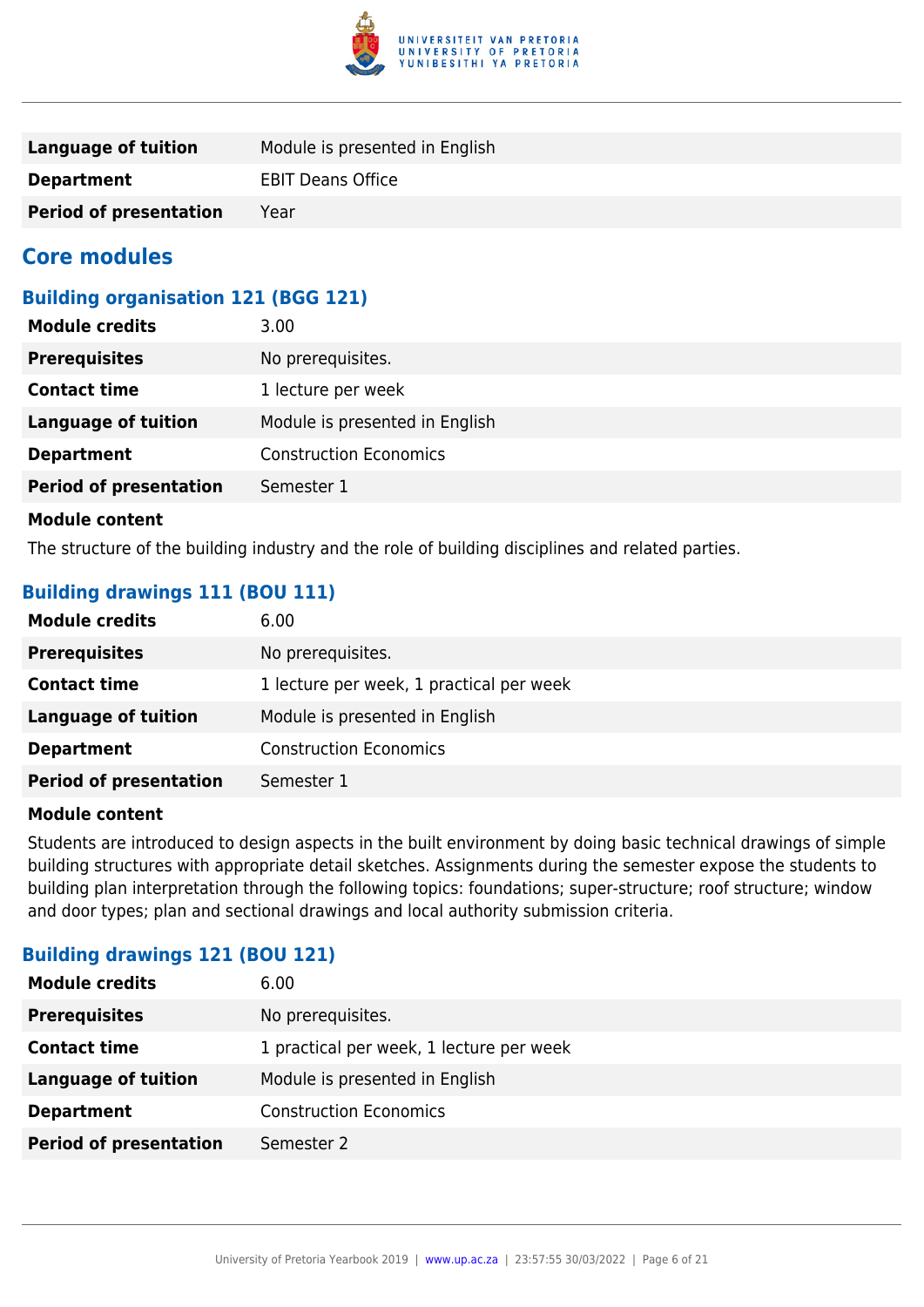

Broadens the vocabulary of the technical language from BOU 111. Students are introduced to other aspects of the building industry that include the following topics: topography; symbols; ergonomic design principles; orientation of buildings; perspective drawings; waterproofing and dampcourse applications.

## **Building science 110 (BWT 110)**

| <b>Module credits</b>         | 9.00                           |
|-------------------------------|--------------------------------|
| <b>Prerequisites</b>          | No prerequisites.              |
| <b>Contact time</b>           | 3 lectures per week            |
| <b>Language of tuition</b>    | Module is presented in English |
| <b>Department</b>             | <b>Construction Economics</b>  |
| <b>Period of presentation</b> | Semester 1                     |
|                               |                                |

#### **Module content**

Principles, methods and materials used in best practice in the construction of simple single-storey buildings up to wall plate height.

### **Building science 120 (BWT 120)**

| <b>Module credits</b>         | 9.00                           |
|-------------------------------|--------------------------------|
| <b>Prerequisites</b>          | <b>BWT 110 GS</b>              |
| <b>Contact time</b>           | 3 lectures per week            |
| Language of tuition           | Module is presented in English |
| <b>Department</b>             | <b>Construction Economics</b>  |
| <b>Period of presentation</b> | Semester 2                     |

#### **Module content**

Principles, methods and materials used in best practice in the construction of simple single-storey buildings from wall plate height to completion including finishes and external work. Introduction to alternative practices and materials for sustainability.

#### **Economics 110 (EKN 110)**

| <b>Module credits</b>      | 10.00                                                                                                                                                                               |
|----------------------------|-------------------------------------------------------------------------------------------------------------------------------------------------------------------------------------|
| <b>Service modules</b>     | Faculty of Engineering, Built Environment and Information Technology<br><b>Faculty of Education</b><br><b>Faculty of Humanities</b><br>Faculty of Natural and Agricultural Sciences |
| <b>Prerequisites</b>       | No prerequisites.                                                                                                                                                                   |
| <b>Contact time</b>        | 1 discussion class per week, 2 lectures per week                                                                                                                                    |
| <b>Language of tuition</b> | Module is presented in English                                                                                                                                                      |
| <b>Department</b>          | Economics                                                                                                                                                                           |
|                            |                                                                                                                                                                                     |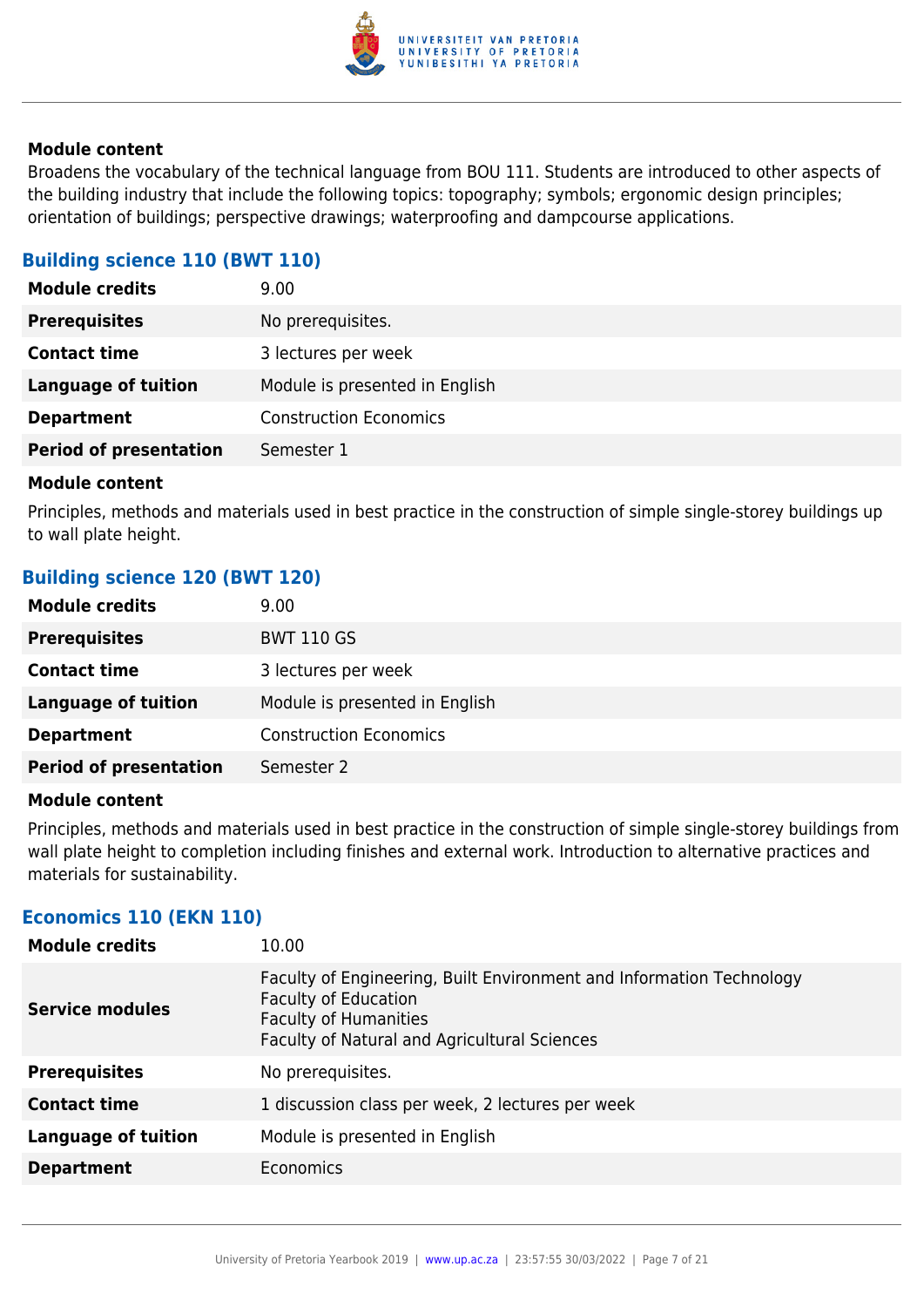

#### **Period of presentation** Semester 1

#### **Module content**

This module deals with the core principles of economics. A distinction between macroeconomics and microeconomics is made. A discussion of the market system and circular flow of goods, services and money is followed by a section dealing with microeconomic principles, including demand and supply analysis, consumer behaviour and utility maximisation, production and the costs thereof, and the different market models and firm behaviour. Labour market institutions and issues, wage determination, as well as income inequality and poverty are also addressed. A section of money, banking, interest rates and monetary policy concludes the course.

## **Economics 120 (EKN 120)**

| <b>Module credits</b>         | 10.00                                                                                                                                                                               |
|-------------------------------|-------------------------------------------------------------------------------------------------------------------------------------------------------------------------------------|
| <b>Service modules</b>        | Faculty of Engineering, Built Environment and Information Technology<br><b>Faculty of Education</b><br><b>Faculty of Humanities</b><br>Faculty of Natural and Agricultural Sciences |
| <b>Prerequisites</b>          | EKN 110 GS or EKN 113 GS and at least 4 (50-59%) in Mathematics in the Grade<br>12 examination or 60% in STK 113 and concurrently registered for STK 123                            |
| <b>Contact time</b>           | 1 discussion class per week, 2 lectures per week                                                                                                                                    |
| <b>Language of tuition</b>    | Module is presented in English                                                                                                                                                      |
| <b>Department</b>             | Economics                                                                                                                                                                           |
| <b>Period of presentation</b> | Semester 2                                                                                                                                                                          |

#### **Module content**

This module deals with the core principles of economics, especially macroeconomic measurement the private and public sectors of the South African economy receive attention, while basic macroeconomic relationships and the measurement of domestic output and national income are discussed. Aggregate demand and supply analysis stands core to this course which is also used to introduce students to the analysis of economic growth, unemployment and inflation. The microeconomics of government is addressed in a separate section, followed by a section on international economics, focusing on international trade, exchange rates and the balance of payments. The economics of developing countries and South Africa in the global economy conclude the course.

## **Building services 112 (GBD 112)**

| <b>Module credits</b>         | 6.00                           |
|-------------------------------|--------------------------------|
| <b>Prerequisites</b>          | No prerequisites.              |
| <b>Contact time</b>           | 2 lectures per week            |
| <b>Language of tuition</b>    | Module is presented in English |
| <b>Department</b>             | <b>Construction Economics</b>  |
| <b>Period of presentation</b> | Semester 1                     |

#### **Module content**

Sanitary services; soil and waste drainage for simple, multi-storey and multi-purpose buildings; local sewage bylaws; construction of all types of sewage and sanitary fittings.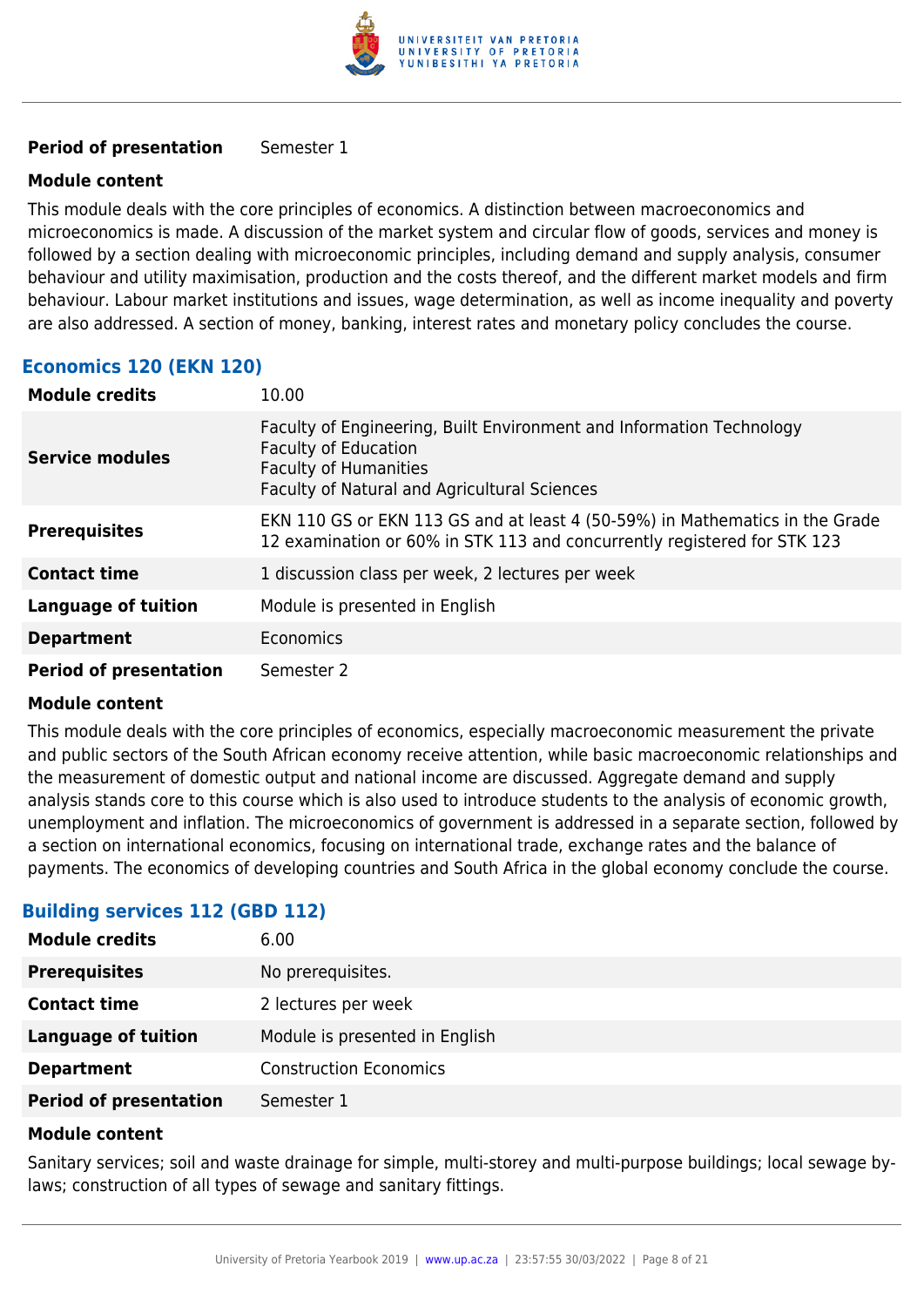

## **Building services 122 (GBD 122)**

| 6.00                           |
|--------------------------------|
| No prerequisites.              |
| 2 lectures per week            |
| Module is presented in English |
| <b>Construction Economics</b>  |
| Semester 2                     |
|                                |

#### **Module content**

Sanitary services; hot and cold-water supply to simple and multi-storey buildings; local by-laws; water reticulation to town development; different hot-water systems; water purification systems; water and energy saving.

### **Quantities 101 (HVH 101)**

| <b>Module credits</b>         | 24.00                                     |
|-------------------------------|-------------------------------------------|
| <b>Prerequisites</b>          | No prerequisites.                         |
| <b>Contact time</b>           | 3 lectures per week, 1 practical per week |
| <b>Language of tuition</b>    | Module is presented in English            |
| <b>Department</b>             | <b>Construction Economics</b>             |
| <b>Period of presentation</b> | Year                                      |

#### **Module content**

Introduction to quantity surveying, mensuration; interpretation of drawings, methodology of measuring, working up processes, general instructions, measuring of simple building elements.

## **History of the environment 122 (OMG 122)**

| <b>Module credits</b>         | 6.00                           |
|-------------------------------|--------------------------------|
| <b>Prerequisites</b>          | No prerequisites.              |
| <b>Contact time</b>           | 2 lectures per week            |
| <b>Language of tuition</b>    | Module is presented in English |
| <b>Department</b>             | Architecture                   |
| <b>Period of presentation</b> | Semester 2                     |

#### **Module content**

Introduction to the vocabulary of the built environment as developed over the history of human settlement. Concise history of the development of the built environment from early settlement to modern cities. The role and responsibilities of the built environment professional in engaging with built environment heritage in the form of cultural and natural landscapes.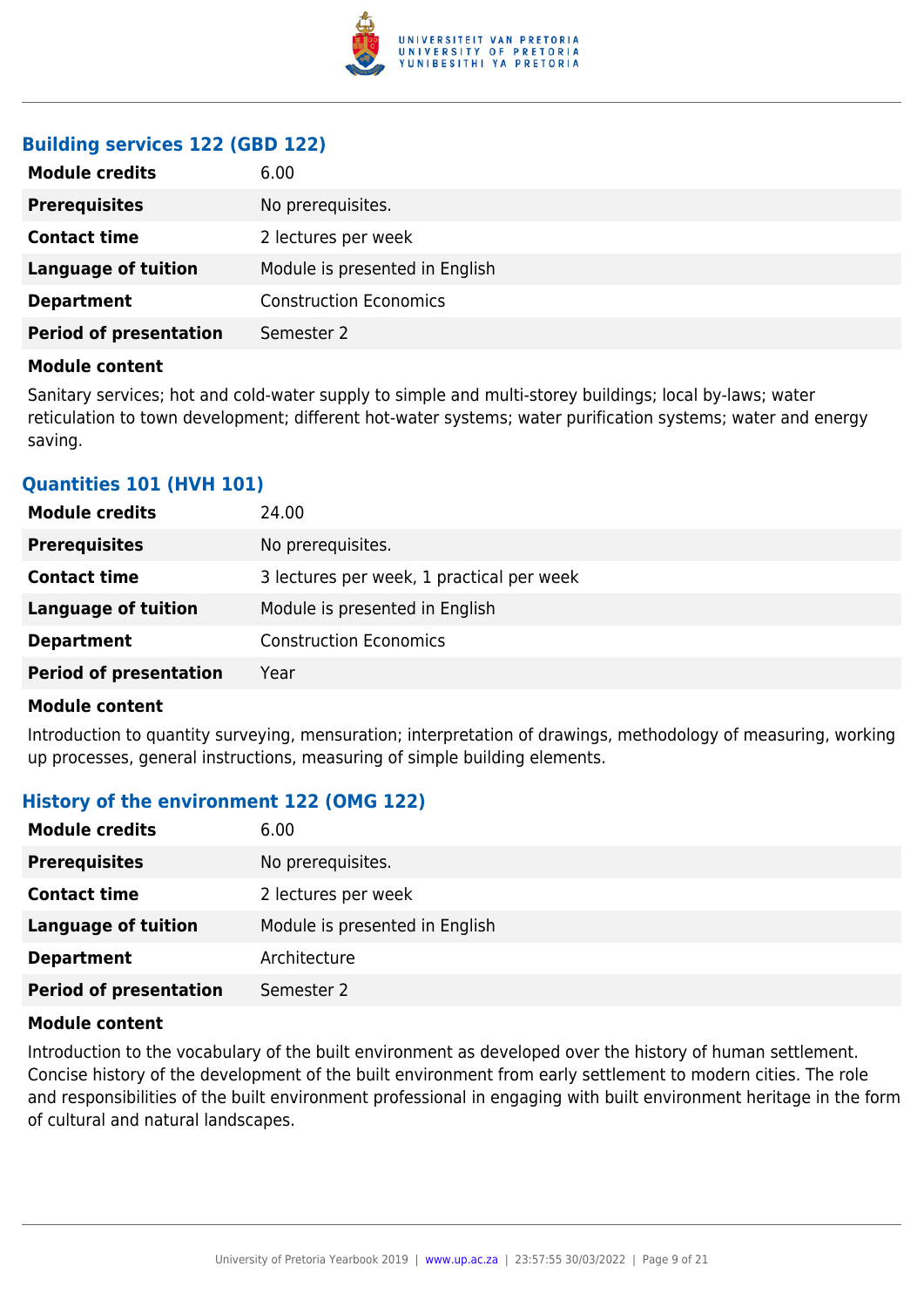

## **Introduction to structures 110 (SKE 110)**

| <b>Module credits</b>         | 9.00                                             |
|-------------------------------|--------------------------------------------------|
| <b>Prerequisites</b>          | No prerequisites.                                |
| <b>Contact time</b>           | 1 discussion class per week, 2 lectures per week |
| Language of tuition           | Module is presented in English                   |
| <b>Department</b>             | Civil Engineering                                |
| <b>Period of presentation</b> | Semester 1                                       |

#### **Module content**

Design; basics (forces, moments, equilibrium, reactions, stress, strain); materials; loads; pin-jointed trusses; tension members.

### **Structures 120 (SKE 120)**

| <b>Module credits</b>         | 9.00                                     |
|-------------------------------|------------------------------------------|
| <b>Prerequisites</b>          | <b>SKE 110 GS</b>                        |
| <b>Contact time</b>           | 1 tutorial per week, 2 lectures per week |
| Language of tuition           | Module is presented in English           |
| <b>Department</b>             | Civil Engineering                        |
| <b>Period of presentation</b> | Semester 2                               |

#### **Module content**

Beams (shear force and bending moment, bending and shear stresses, design of standard beams in steel, concrete and timber, section properties, lateral restraint); compression members; combined axial and bending; deflection.

## **Mathematics 134 (WTW 134)**

| <b>Module credits</b>         | 16.00                                                                                                                                       |
|-------------------------------|---------------------------------------------------------------------------------------------------------------------------------------------|
| <b>Service modules</b>        | Faculty of Engineering, Built Environment and Information Technology<br><b>Faculty of Education</b><br><b>Faculty of Veterinary Science</b> |
| <b>Prerequisites</b>          | 50% for Mathematics in Grade 12                                                                                                             |
| <b>Contact time</b>           | 4 lectures per week, 1 tutorial per week                                                                                                    |
| <b>Language of tuition</b>    | Module is presented in English                                                                                                              |
| <b>Department</b>             | <b>Mathematics and Applied Mathematics</b>                                                                                                  |
| <b>Period of presentation</b> | Semester 1                                                                                                                                  |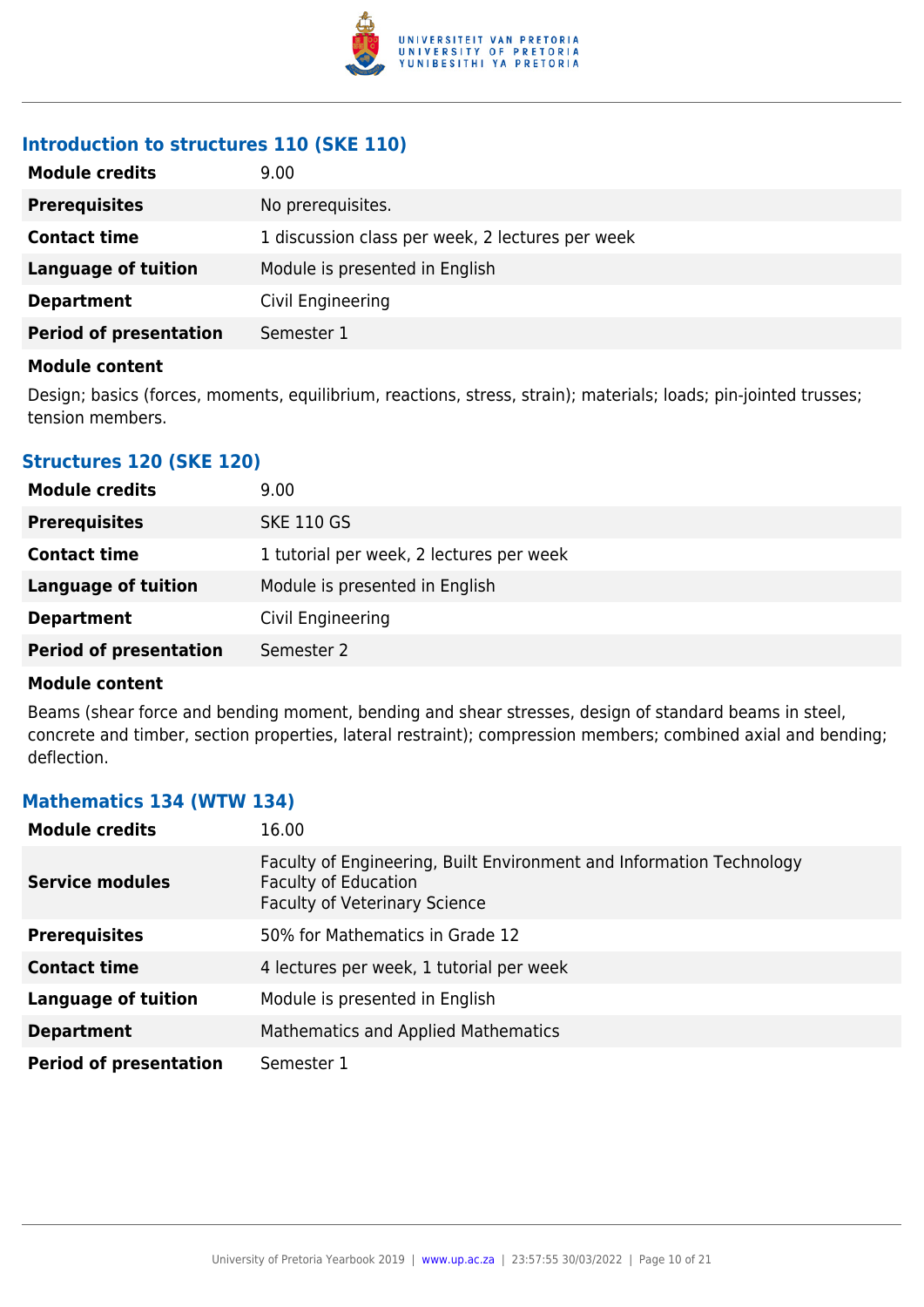

\*Students will not be credited for more than one of the following modules for their degree: WTW 134, WTW 165, WTW 114, WTW 158. WTW 134 does not lead to admission to Mathematics at 200 level and is intended for students who require Mathematics at 100 level only. WTW 134 is offered as WTW 165 in the second semester only to students who have applied in the first semester of the current year for the approximately 65 MBChB, or the 5-6 BChD places becoming available in the second semester and who were therefore enrolled for MGW 112 in the first semester of the current year.

Functions, derivatives, interpretation of the derivative, rules of differentiation, applications of differentiation, integration, interpretation of the definite integral, applications of integration. Matrices, solutions of systems of equations. All topics are studied in the context of applications.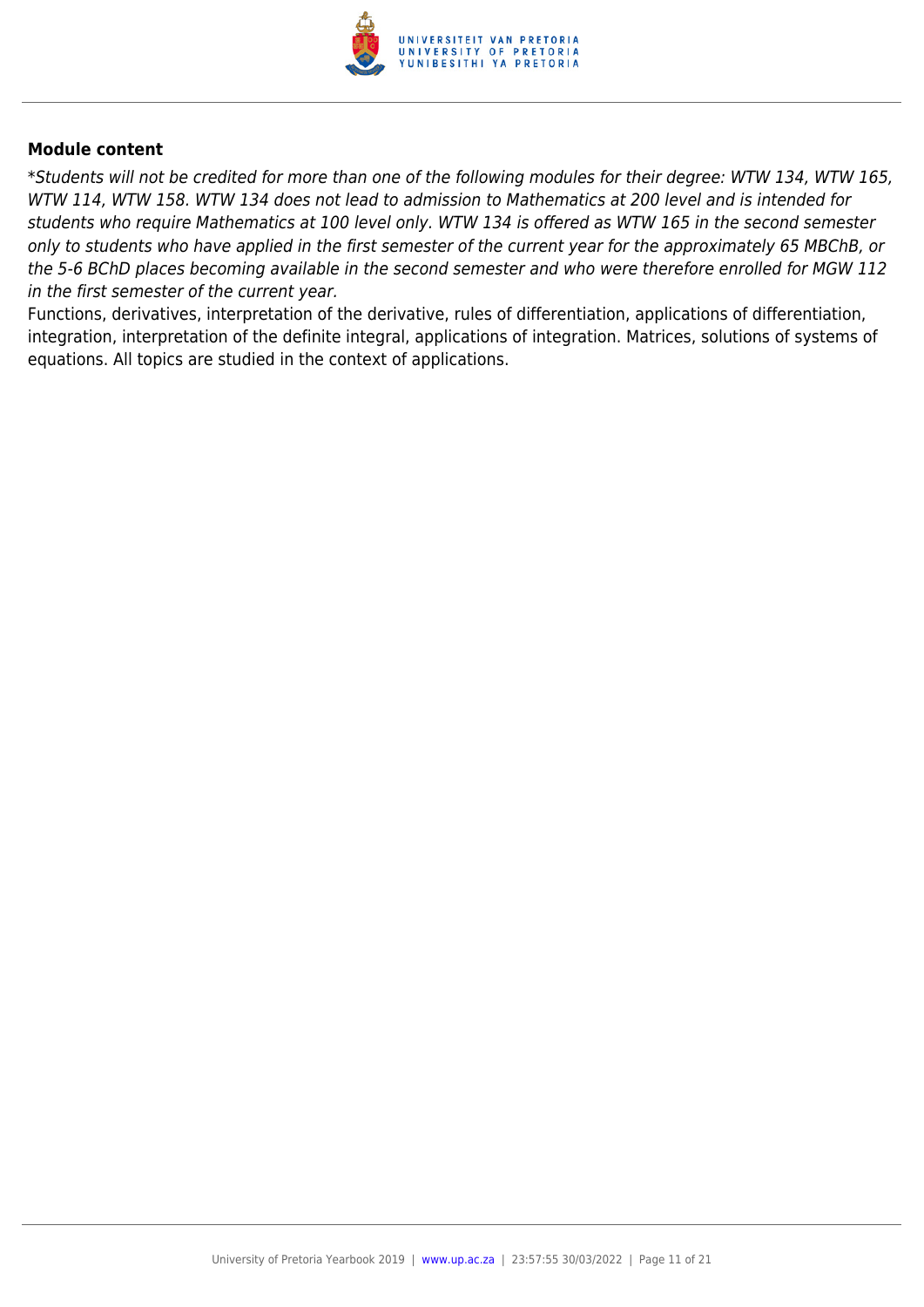

## Curriculum: Year 2

**Minimum credits: 113**

## **Core modules**

## **Building science 210 (BWT 210)**

| <b>Module credits</b>         | 9.00                                        |
|-------------------------------|---------------------------------------------|
| <b>Prerequisites</b>          | BWT 110 GS and BWT 120 GS                   |
| <b>Contact time</b>           | 3 lectures per week                         |
| Language of tuition           | Afrikaans and English are used in one class |
| <b>Department</b>             | <b>Construction Economics</b>               |
| <b>Period of presentation</b> | Semester 1                                  |

#### **Module content**

Erection and construction of multi-storey buildings, including site management and temporary site work, building equipment and earthwork machinery, specialised foundations, bulk excavations and advanced concrete construction, including retaining walls. Timber and steel structures as construction methods.

### **Building science 220 (BWT 220)**

| <b>Module credits</b>         | 9.00 <sub>1</sub>                           |
|-------------------------------|---------------------------------------------|
| <b>Prerequisites</b>          | No prerequisites.                           |
| <b>Contact time</b>           | 3 lectures per week                         |
| <b>Language of tuition</b>    | Afrikaans and English are used in one class |
| <b>Department</b>             | <b>Construction Economics</b>               |
| <b>Period of presentation</b> | Semester 2                                  |

#### **Module content**

Material study of metals and advanced materials. Study and development of sensitivity for and the philosophy of industrial safety, accident prevention and total loss control safety risk management in the construction industry.

#### **Financial management 110 (FBS 110)**

| <b>Module credits</b>         | 10.00                                                                                                                |
|-------------------------------|----------------------------------------------------------------------------------------------------------------------|
| <b>Service modules</b>        | Faculty of Engineering, Built Environment and Information Technology<br>Faculty of Natural and Agricultural Sciences |
| <b>Prerequisites</b>          | No prerequisites.                                                                                                    |
| <b>Contact time</b>           | 3 lectures per week                                                                                                  |
| <b>Language of tuition</b>    | Module is presented in English                                                                                       |
| <b>Department</b>             | <b>Financial Management</b>                                                                                          |
| <b>Period of presentation</b> | Semester 1                                                                                                           |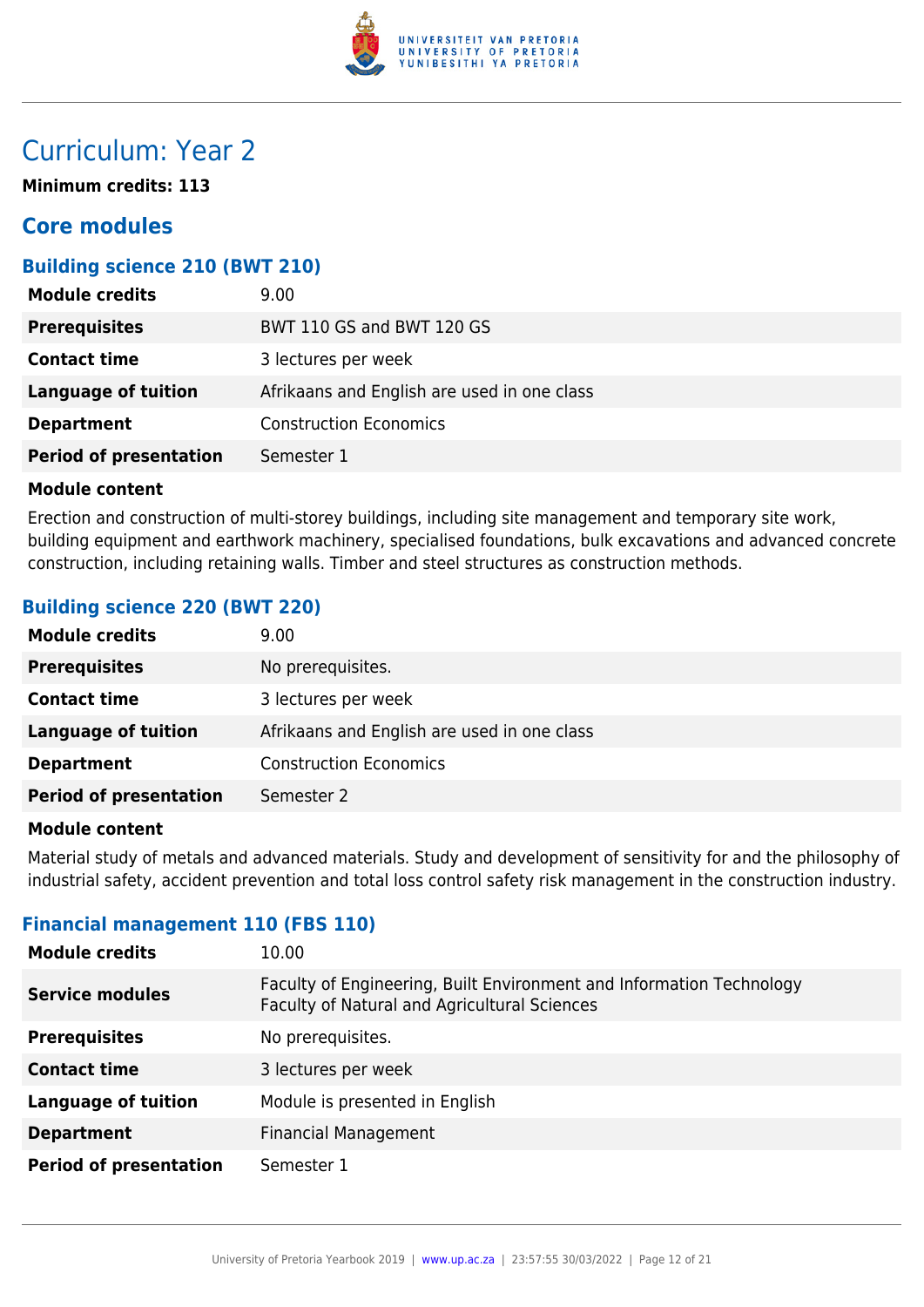

\*Only for BSc (Mathematical Statistics. Construction Management, Real Estate and Quantity Surveying) and BEng (Industrial Engineering) students.

Purpose and functioning of financial management. Basic financial management concepts. Accounting concepts and the use of the basic accounting equation to describe the financial position of a business. Recording of financial transactions. Relationship between cash and accounting profit. Internal control and the management of cash. Debtors and short-term investments. Stock valuation models. Depreciation. Financial statements of a business. Distinguishing characteristics of the different forms of businesses. Overview of financial markets and the role of financial institutions. Risk and return characteristics of various financial instruments. Issuing ordinary shares and debt instruments.

## **Building services 211 (GBD 211)**

| 6.00                                        |
|---------------------------------------------|
| No prerequisites.                           |
| 2 lectures per week                         |
| Afrikaans and English are used in one class |
| <b>Construction Economics</b>               |
| Semester 1                                  |
|                                             |

#### **Module content**

Introduction to the principles of indoor comfort. Heating, ventilation and air-conditioning systems. Installation and operation of lifts and other mechanical services. Fire detection and protection.

## **Building services 221 (GBD 221)**

| <b>Module credits</b>         | 6.00                                        |
|-------------------------------|---------------------------------------------|
| <b>Prerequisites</b>          | No prerequisites.                           |
| <b>Contact time</b>           | 2 lectures per week                         |
| <b>Language of tuition</b>    | Afrikaans and English are used in one class |
| <b>Department</b>             | <b>Construction Economics</b>               |
| <b>Period of presentation</b> | Semester 2                                  |

#### **Module content**

Theory of electricity; regulations of electricity-supply authorities; electrical installations; distribution of electricity.

#### **Quantities 200 (HVH 200)**

| <b>Module credits</b> | 24.00                                       |
|-----------------------|---------------------------------------------|
| <b>Prerequisites</b>  | BWT 110 GS, BWT 120 GS and HVH 101          |
| <b>Contact time</b>   | 1 practical per week, 3 lectures per week   |
| Language of tuition   | Afrikaans and English are used in one class |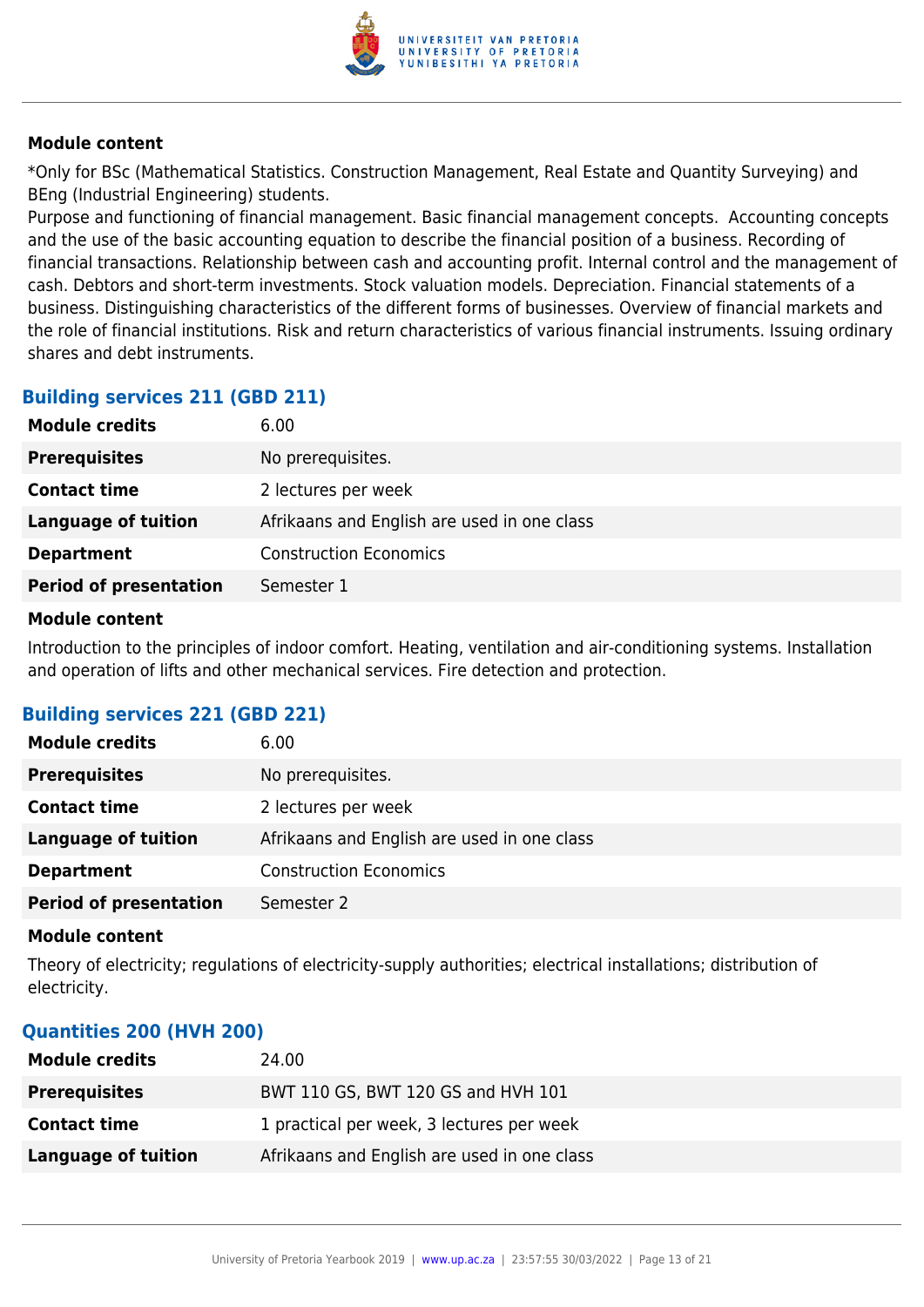

| <b>Department</b> | <b>Construction Economics</b> |  |
|-------------------|-------------------------------|--|
|-------------------|-------------------------------|--|

**Period of presentation** Year

#### **Module content**

Measuring of simple buildings and simple building elements, and external works. Abstracting and billing.

## **Reinforced concrete structures 210 (SKE 210)**

| <b>Module credits</b>         | 9.00                                       |
|-------------------------------|--------------------------------------------|
| <b>Prerequisites</b>          | <b>SKE 120 GS</b>                          |
| <b>Contact time</b>           | 2 lectures per week                        |
| <b>Language of tuition</b>    | Separate classes for Afrikaans and English |
| <b>Department</b>             | Civil Engineering                          |
| <b>Period of presentation</b> | Semester 1                                 |

#### **Module content**

Properties of reinforced concrete; construction methods; slabs; beams; columns; foundations; retaining walls; placement of reinforcement in the various structural members; basic concepts of prestressed concrete.

## **Civil engineering services 220 (SKE 220)**

| <b>Module credits</b>         | 9.00                                       |
|-------------------------------|--------------------------------------------|
| <b>Prerequisites</b>          | No prerequisites.                          |
| <b>Contact time</b>           | 3 lectures per week                        |
| Language of tuition           | Separate classes for Afrikaans and English |
| <b>Department</b>             | Civil Engineering                          |
| <b>Period of presentation</b> | Semester 2                                 |
|                               |                                            |

#### **Module content**

Water reticulation; sewerage reticulation; stormwater reticulation; roads.

## **Statistics 110 (STK 110)**

| <b>Module credits</b>      | 13.00                                                                                                                                                                                      |
|----------------------------|--------------------------------------------------------------------------------------------------------------------------------------------------------------------------------------------|
| <b>Service modules</b>     | Faculty of Engineering, Built Environment and Information Technology<br><b>Faculty of Education</b><br><b>Faculty of Humanities</b><br><b>Faculty of Natural and Agricultural Sciences</b> |
| <b>Prerequisites</b>       | At least 5 (60-69%) in Mathematics in the Grade 12 examination. Candidates who<br>do not qualify for STK 110 must register for STK 113 and STK 123                                         |
| <b>Contact time</b>        | 1 practical per week, 1 tutorial per week, 3 lectures per week                                                                                                                             |
| <b>Language of tuition</b> | Module is presented in English                                                                                                                                                             |
| <b>Department</b>          | <b>Statistics</b>                                                                                                                                                                          |
|                            |                                                                                                                                                                                            |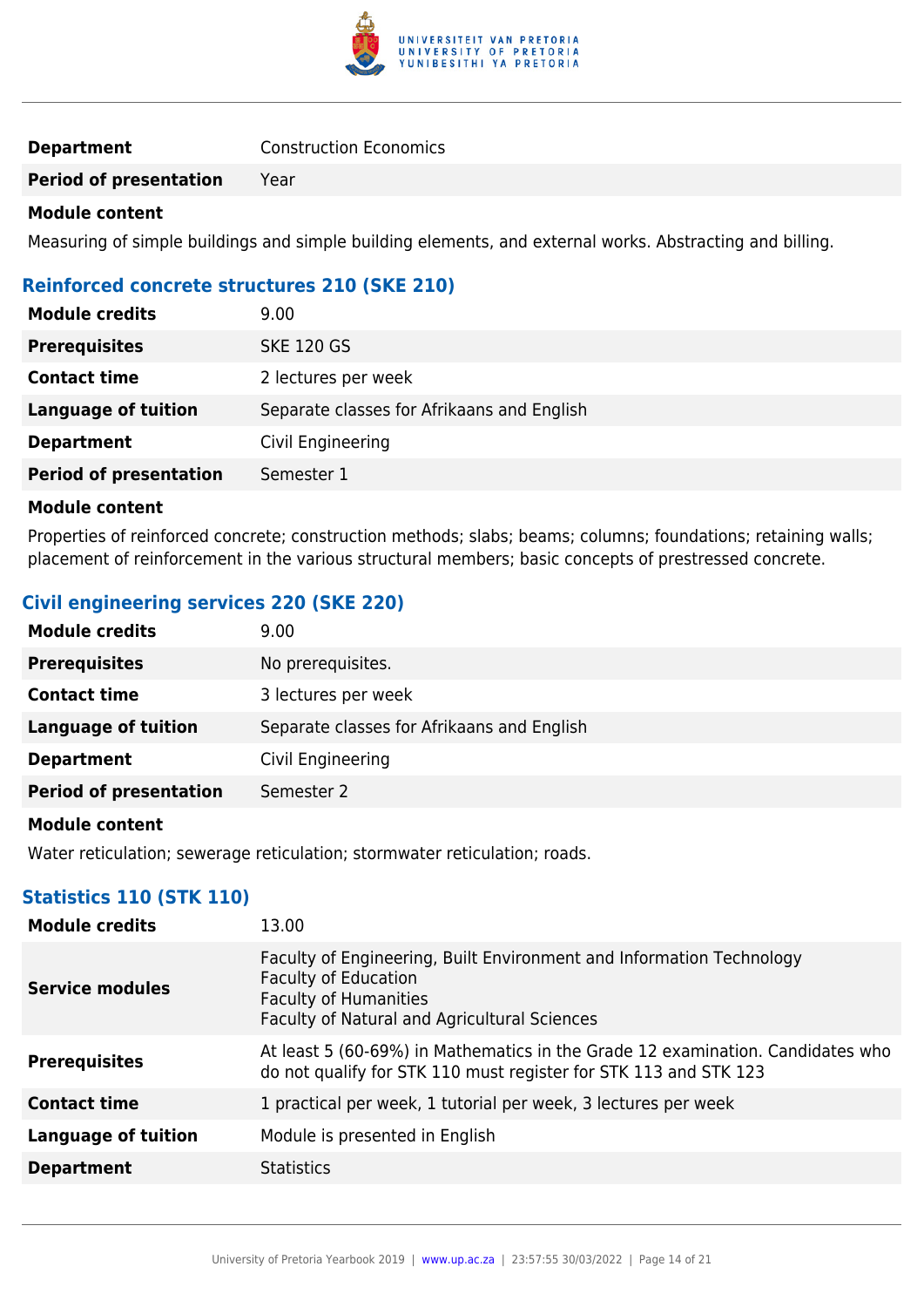

#### **Period of presentation** Semester 1

#### **Module content**

Descriptive statistics:

Sampling and the collection of data; frequency distributions and graphical representations. Descriptive measures of location and dispersion.

Probability and inference:

Introductory probability theory and theoretical distributions. Sampling distributions. Estimation theory and hypothesis testing of sampling averages and proportions (one and two-sample cases). Identification, use, evaluation and interpretation of statistical computer packages and statistical techniques.

## **Statistics 161 (STK 161)**

| <b>Module credits</b>         | 6.00                                                                                                                 |
|-------------------------------|----------------------------------------------------------------------------------------------------------------------|
| <b>Service modules</b>        | Faculty of Engineering, Built Environment and Information Technology<br>Faculty of Natural and Agricultural Sciences |
| <b>Prerequisites</b>          | STK 110 GS or both STK 113 GS and STK 123 GS                                                                         |
| <b>Contact time</b>           | 1 practical per week, 3 lectures per week                                                                            |
| <b>Language of tuition</b>    | Module is presented in English                                                                                       |
| <b>Department</b>             | <b>Statistics</b>                                                                                                    |
| <b>Period of presentation</b> | Quarter 3                                                                                                            |

#### **Module content**

\*Offered by the Department of Statistics

Multivariate statistics analysis of variance; categorical data analysis; distribution-free methods; curve fitting, regression and correlation; the analysis of time series and indices. Identification, use, evaluation and interpretation of statistical computer packages and statistical techniques. This module is also presented as an anti-semester bilingual module.

## **Site surveying 213 (TRN 213)**

| <b>Module credits</b>         | 12.00                                     |
|-------------------------------|-------------------------------------------|
| <b>Prerequisites</b>          | No prerequisites.                         |
| <b>Contact time</b>           | 2 lectures per week, 1 practical per week |
| Language of tuition           | Module is presented in English            |
| <b>Department</b>             | Geography Geoinformatics and Meteorology  |
| <b>Period of presentation</b> | Semester 1                                |

#### **Module content**

General surveying; instruments, their handling and adjusting; surveying systems and simple calculations; determining of levels; setting out of the works; tacheometry and plotting; scales, planimetry; areas and volumes; construction surveying; aerial photography.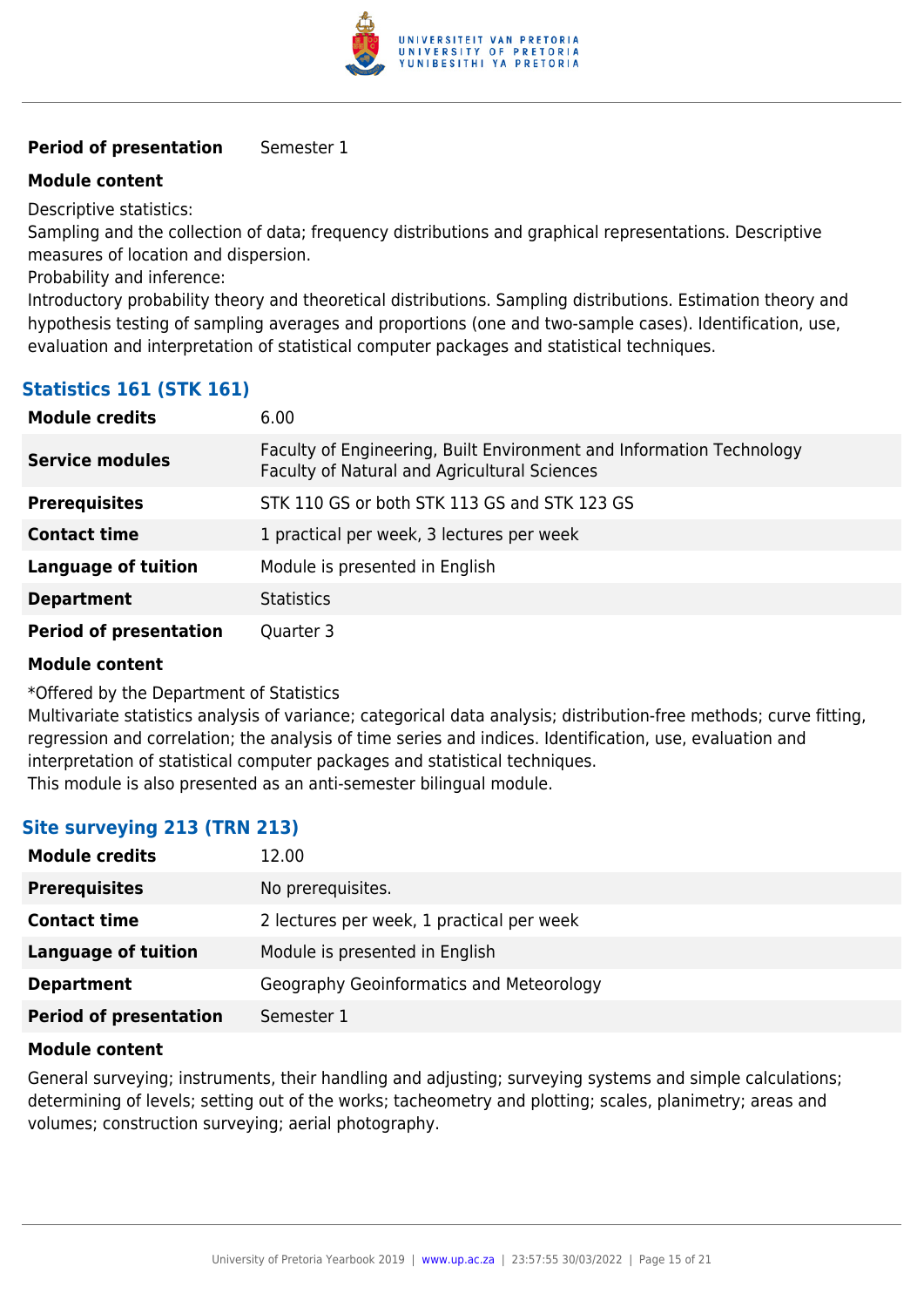

## Curriculum: Final year

**Minimum credits: 150**

## **Core modules**

## **Business law 310 (BER 310)**

| <b>Module credits</b>         | 16.00                                                                |
|-------------------------------|----------------------------------------------------------------------|
| <b>Service modules</b>        | Faculty of Engineering, Built Environment and Information Technology |
| <b>Prerequisites</b>          | No prerequisites.                                                    |
| <b>Contact time</b>           | 4 lectures per week                                                  |
| <b>Language of tuition</b>    | Separate classes for Afrikaans and English                           |
| <b>Department</b>             | Mercantile Law                                                       |
| <b>Period of presentation</b> | Semester 1                                                           |

#### **Module content**

**Housing 320 (BHU 320)**

Introduction to law. General principles of the law of contract. Specific contracts: purchase contracts; letting and hiring of work; employment contracts. Agency. General aspects of entrepreneurial law. Dispute resolution mediation and arbitration.

| <b>Module credits</b>         | 6.00                                        |
|-------------------------------|---------------------------------------------|
| <b>Prerequisites</b>          | No prerequisites.                           |
| <b>Contact time</b>           | 2 lectures per week                         |
| <b>Language of tuition</b>    | Afrikaans and English are used in one class |
| <b>Department</b>             | <b>Construction Economics</b>               |
| <b>Period of presentation</b> | Semester 2                                  |

#### **Module content**

Concepts, principles, history, current trends in settlement, shelter and integrated living environments; role of housing in society; statutory policy and planning frameworks and paradigms; housing delivery options; housing development management; financing and property rights options; housing types and densities; housing product, norms and standards; management and maintenance of social housing stock; housing needs assessment and post-occupancy evaluation; consumer education and protection.

## **Quantity surveying practice 300 (BRK 300)**

| <b>Module credits</b> | 18.00                                       |
|-----------------------|---------------------------------------------|
| <b>Prerequisites</b>  | <b>HVH 200 GS</b>                           |
| <b>Contact time</b>   | 3 lectures per week                         |
| Language of tuition   | Afrikaans and English are used in one class |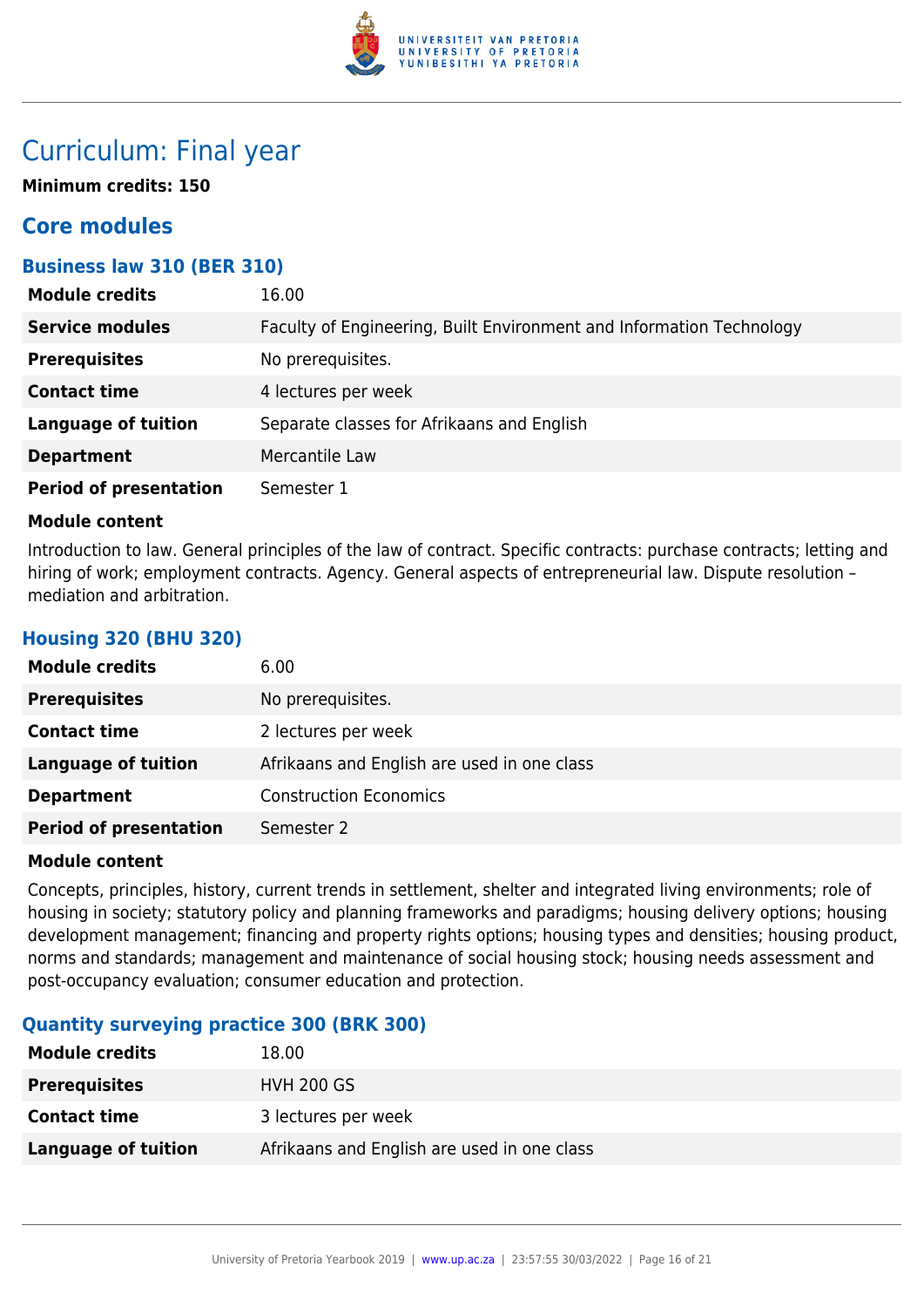

**Period of presentation** Year

#### **Module content**

Management theory; basic principles of production management, lists of materials; pricing; payment certificates; final accounts; contract price adjustments; application of computer-based measuring programmes.

## **Building science 310 (BWT 310)**

| <b>Module credits</b>         | 9.00                                        |
|-------------------------------|---------------------------------------------|
| <b>Prerequisites</b>          | No prerequisites.                           |
| <b>Contact time</b>           | 3 lectures per week                         |
| <b>Language of tuition</b>    | Afrikaans and English are used in one class |
| <b>Department</b>             | <b>Construction Economics</b>               |
| <b>Period of presentation</b> | Semester 1                                  |

#### **Module content**

Erection and construction of specialised building components and finishes. Acoustics. Material study of plastics, glues, rubber, mastics, bonding agents, fibre cement, bituminous products, sealers, epoxies and waterproofing.

## **Building science 320 (BWT 320)**

| <b>Module credits</b>         | 9.00                                        |
|-------------------------------|---------------------------------------------|
| <b>Prerequisites</b>          | No prerequisites.                           |
| <b>Contact time</b>           | 3 lectures per week                         |
| Language of tuition           | Afrikaans and English are used in one class |
| <b>Department</b>             | <b>Construction Economics</b>               |
| <b>Period of presentation</b> | Semester 2                                  |

#### **Module content**

Thermal properties of insulation systems and construction materials. Critical review of current development and construction practice; alternative construction technologies; innovation in construction; technical evaluation of innovative construction materials and methods; life cycle costing and life cycle analysis; the National Building Regulations.

#### **Introduction to property law 320 (EOW 320)**

| <b>Module credits</b>         | 6.00                                       |
|-------------------------------|--------------------------------------------|
| <b>Prerequisites</b>          | No prerequisites.                          |
| <b>Contact time</b>           | 2 lectures per week                        |
| <b>Language of tuition</b>    | Separate classes for Afrikaans and English |
| <b>Department</b>             | <b>Construction Economics</b>              |
| <b>Period of presentation</b> | Semester 2                                 |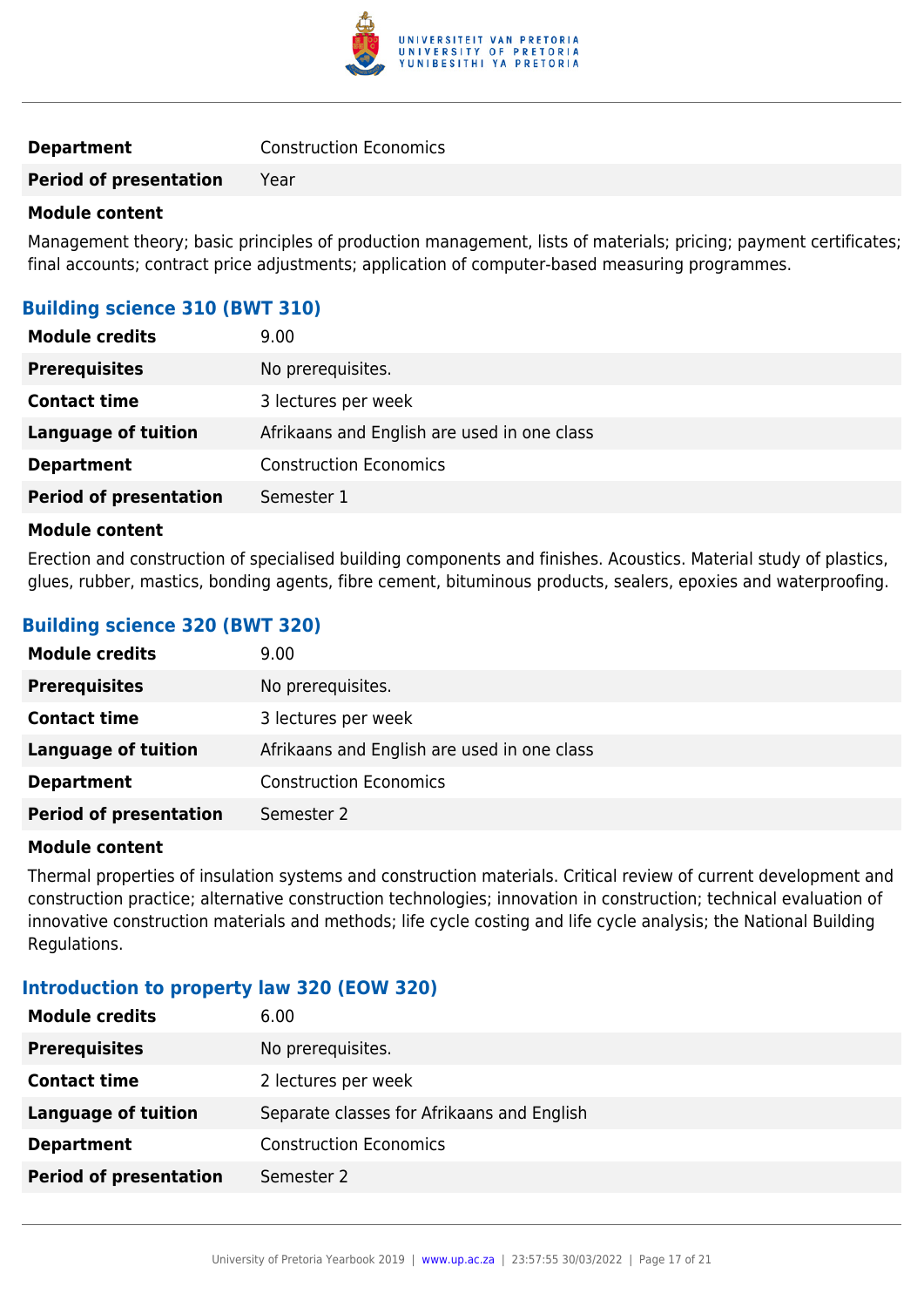

Moveable and immovable property. Rights over immovable property; private legal circumscription of ownership; relevant legislation pertaining to property; real securities; the registration of rights; zoning regulations.

#### **Financial management 210 (FBS 210)**

| <b>Module credits</b>         | 16.00                                                                                                                                                                                                                                                                 |
|-------------------------------|-----------------------------------------------------------------------------------------------------------------------------------------------------------------------------------------------------------------------------------------------------------------------|
| <b>Service modules</b>        | Faculty of Engineering, Built Environment and Information Technology                                                                                                                                                                                                  |
| <b>Prerequisites</b>          | BCom Financial Sciences, Investment Management and Law: FRK111 and FRK121<br>(or FRK100 or 101), STK110, 120 or FBS121, and simultaneously registered for<br>FRK211;BSc Construction Management, Quantity Surveying and Real Estate:<br>FBS110,120, STK110 and STK120 |
| <b>Contact time</b>           | 3 lectures per week                                                                                                                                                                                                                                                   |
| <b>Language of tuition</b>    | Module is presented in English                                                                                                                                                                                                                                        |
| <b>Department</b>             | <b>Financial Management</b>                                                                                                                                                                                                                                           |
| <b>Period of presentation</b> | Semester 1                                                                                                                                                                                                                                                            |

#### **Module content**

\*Only for BCom (Financial Sciences, Investment Management and Law) and BSc (Construction Management , Quantity Surveying and Real Estate) students.

Framework and purpose of financial management; understanding financial statements; analysis of financial statements for decision making; time value of money; risk and return relationships; business valuation; shortterm planning; current asset management.

#### **Financial management 320 (FBS 320)**

| <b>Module credits</b>         | 20.00                                                                             |
|-------------------------------|-----------------------------------------------------------------------------------|
| <b>Service modules</b>        | Faculty of Engineering, Built Environment and Information Technology              |
| <b>Prerequisites</b>          | FBS 210. Only available to 07130202, 07130203, 07130204, 07130071 and<br>07130151 |
| <b>Contact time</b>           | 3 lectures per week                                                               |
| <b>Language of tuition</b>    | Module is presented in English                                                    |
| <b>Department</b>             | <b>Financial Management</b>                                                       |
| <b>Period of presentation</b> | Semester 2                                                                        |

#### **Module content**

\*Only for BCom (Financial Sciences, Investment Management, and Law) and BSs (Construction Management, Quantity Surveying and Reak Estate) students.

Cost of capital; determination of capital requirements and the financing of a business to maintain the optimal capital structure; the investment decision and the study of financial selection criteria in the evaluation of capital investment projects; impact of inflation and risk on capital investment decisions; evaluation of leasing decisions; dividend decisions; international financial management. Valuation principles and practices: an introduction to security analysis; hybrids and derivative instruments, mergers and acquisitions.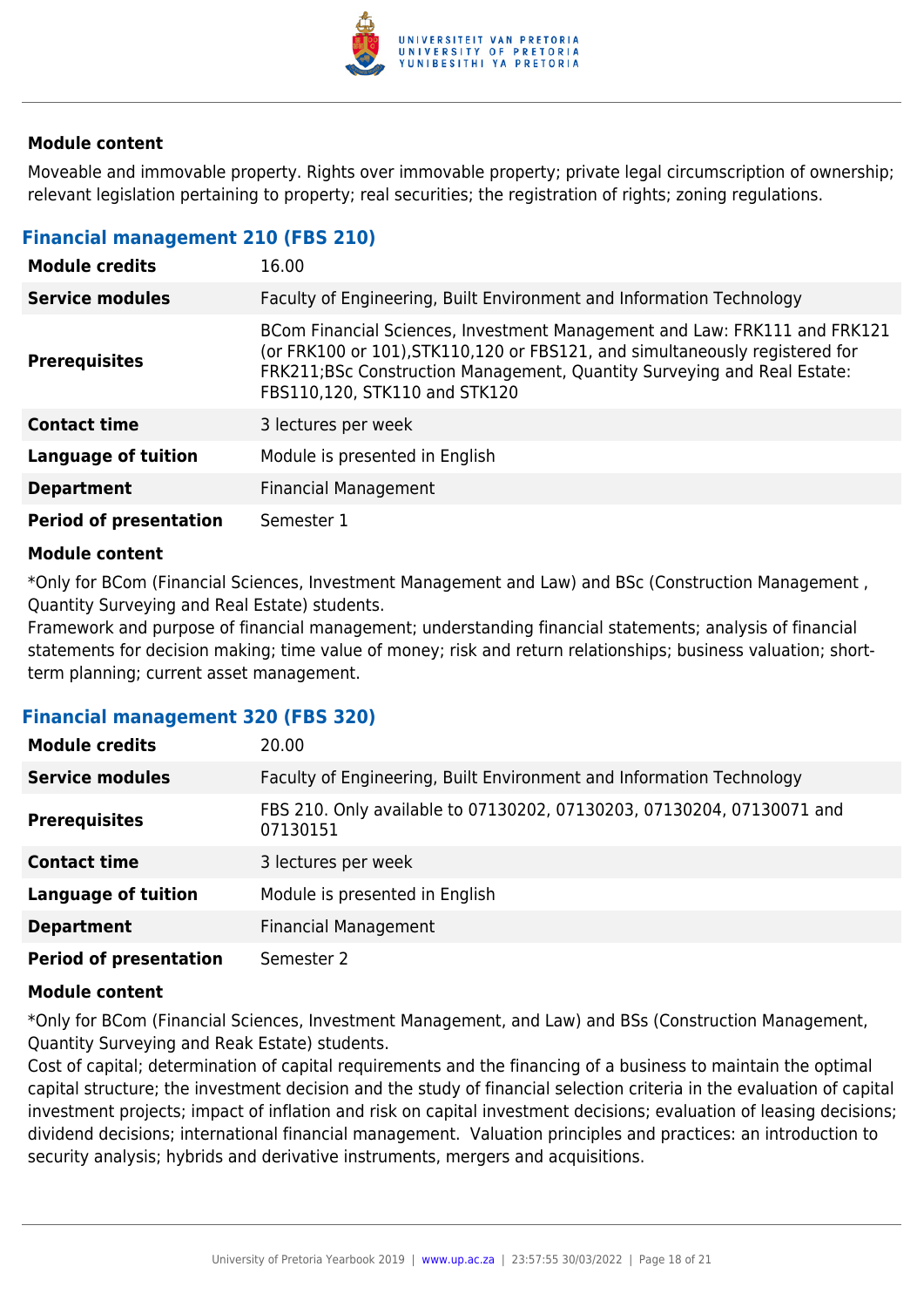

## **Building services 311 (GBD 311)**

| <b>Prerequisites</b><br><b>GBD 221 GS</b><br><b>Contact time</b><br>2 lectures per week<br><b>Language of tuition</b><br>Afrikaans and English are used in one class<br><b>Construction Economics</b><br><b>Department</b> | <b>Module credits</b> | 6.00 |
|----------------------------------------------------------------------------------------------------------------------------------------------------------------------------------------------------------------------------|-----------------------|------|
|                                                                                                                                                                                                                            |                       |      |
|                                                                                                                                                                                                                            |                       |      |
|                                                                                                                                                                                                                            |                       |      |
|                                                                                                                                                                                                                            |                       |      |
| <b>Period of presentation</b><br>Semester 1                                                                                                                                                                                |                       |      |

#### **Module content**

Principles of illumination; illumination installations; lightning security; security systems; communication systems. Multimedia installations.

## **Quantities 300 (HVH 300)**

| <b>Module credits</b>         | 24.00                                                      |
|-------------------------------|------------------------------------------------------------|
| <b>Prerequisites</b>          | BWT 210 GS, BWT 220 GS, GBD 112 GS, GBD 122 GS and HVH 200 |
| <b>Contact time</b>           | 3 lectures per week, 1 practical per week                  |
| Language of tuition           | Afrikaans and English are used in one class                |
| <b>Department</b>             | <b>Construction Economics</b>                              |
| <b>Period of presentation</b> | Year                                                       |

#### **Module content**

Measuring of concrete structures, precast concrete, structural steelwork, waterproofing, advanced brickwork, rubble walling, stone masonry, plumbing and drainage and electrical work. Theory of monetary allowances in bills of quantities. Abstracting and billing.

## **Community-based project 201 (JCP 201)**

| <b>Module credits</b>         | 8.00                                       |
|-------------------------------|--------------------------------------------|
| <b>Prerequisites</b>          | No prerequisites.                          |
| <b>Contact time</b>           | 1 other contact session per week           |
| Language of tuition           | Separate classes for Afrikaans and English |
| <b>Department</b>             | <b>Informatics</b>                         |
| <b>Period of presentation</b> | Year                                       |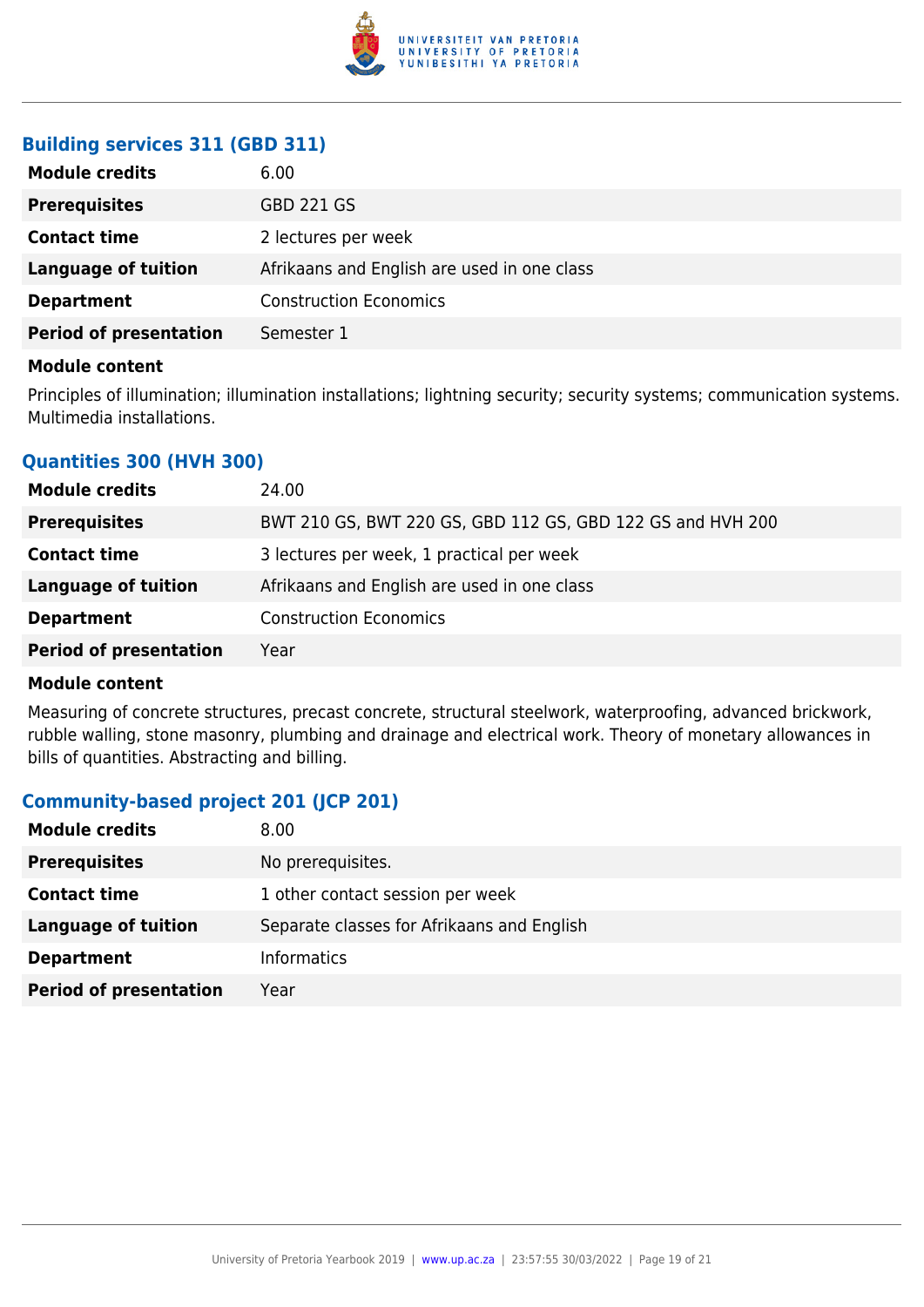

This project-orientated module is a form of applied learning which is directed at specific community needs and is integrated into all undergraduate academic programmes offered by the Faculty of Engineering, Built Environment and Information Technology. The main objectives with the module are as follows:

(1) The execution of a community related project aimed at achieving a beneficial impact on a chosen section of society, preferably but not exclusively, by engagement with a section of society which is different from the student's own social background.

(2) The development of an awareness of personal, social and cultural values, an attitude to be of service, and an understanding of social issues, for the purpose of being a responsible professional.

(3) The development of important multidisciplinary and life skills, such as communication, interpersonal and leadership skills.

Assessment in the module will include all or most of the following components: evaluation and approval of project proposal, assessment of oral and/or written progress reports, peer assessment in the event of team projects, written reportback by those at which the project was aimed at, and final assessment on grounds of the submission of a portfolio and a written report.

### **Research methodology 320 (NNM 320)**

| No prerequisites.<br><b>Prerequisites</b><br><b>Contact time</b><br>2 lectures per week<br><b>Language of tuition</b><br>Separate classes for Afrikaans and English<br><b>Construction Economics</b><br><b>Department</b> | <b>Module credits</b> | 6.00 |
|---------------------------------------------------------------------------------------------------------------------------------------------------------------------------------------------------------------------------|-----------------------|------|
|                                                                                                                                                                                                                           |                       |      |
|                                                                                                                                                                                                                           |                       |      |
|                                                                                                                                                                                                                           |                       |      |
|                                                                                                                                                                                                                           |                       |      |
| <b>Period of presentation</b><br>Semester 2                                                                                                                                                                               |                       |      |

#### **Module content**

Introduction to scientific research. Planning and preparation of a research project. Different research methods.

#### **Sustainable construction 320 (VKN 320)**

| <b>Module credits</b>         | 6.00                                        |
|-------------------------------|---------------------------------------------|
| <b>Prerequisites</b>          | No prerequisites.                           |
| <b>Contact time</b>           | 2 lectures per week                         |
| <b>Language of tuition</b>    | Afrikaans and English are used in one class |
| <b>Department</b>             | <b>Construction Economics</b>               |
| <b>Period of presentation</b> | Semester 2                                  |

#### **Module content**

Introduction to sustainable development and general sustainable construction principles, processes and technology. Sustainable practices on the construction site. Relevant regulations and voluntary programmes, including an introduction to 'Green Star' rating.